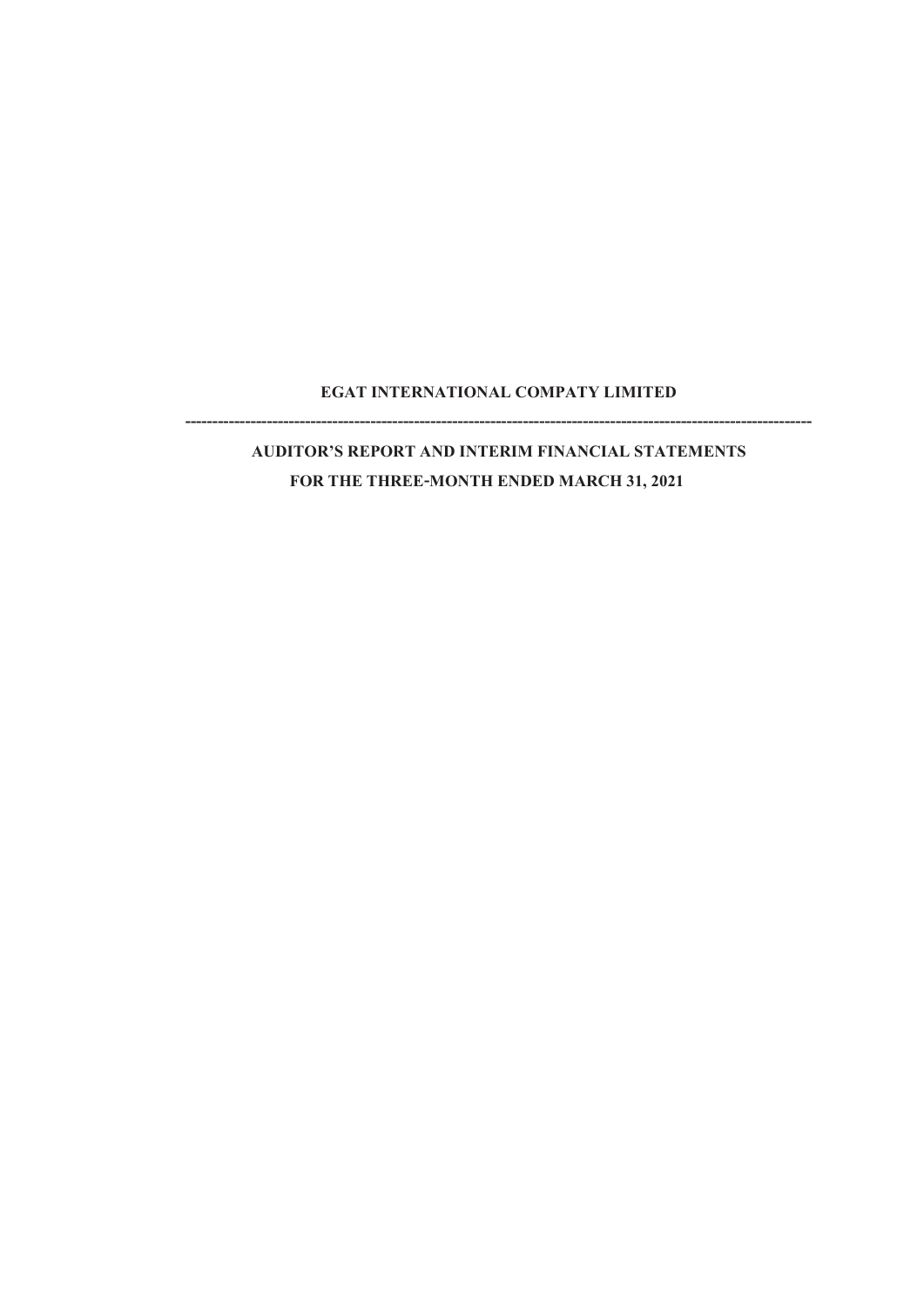### **INDEPENDENT AUDITOR'S REPORT**

## To The Shareholders and Board of Directors of EGAT International Company Limited

้ ข้าพเจ้าใด้สอบทานงบแสดงฐานะการเงินที่แสดงเงินลงทนตามวิธีส่วนใด้เสีย ณ วันที่ 31 ู้มีนาคม 2564 งบกำไรขาดทนเบ็ดเสร็จที่แสดงเงินลงทนตามวิธีส่วนได้เสีย งบแสดงการเปลี่ยนแปลงส่วนของ ผู้ถือหุ้นที่แสดงเงินลงทุนตามวิธีส่วนใด้เสียและงบกระแสเงินสดที่แสดงเงินลงทุนตามวิธีส่วนใด้เสียสำหรับ ึงวดสามเดือนสิ้นสุดวันเดียวกันของบริษัท กฟผ. อินเตอร์เนชั่นแนล จำกัด และได้สอบทานงบแสดงฐานะ ึการเงิน ณ วันที่ 31 มีนาคม 2564 งบกำไรขาดทุนเบ็ดเสร็จ งบแสดงการเปลี่ยนแปลงส่วนของผู้ถือหุ้นและ งบกระแสเงินสดสำหรับงวดสามเดือนสิ้นสุดวันเดียวกัน และหมายเหตุประกอบงบการเงินแบบย่อของบริษัท กฟผ. อินเตอร์เนชั่นแนล จำกัด ซึ่งผู้บริหารของกิจการเป็นผู้รับผิดชอบในการจัดทำและนำเสนอข้อมูล ี ทางการเงินระหว่างกาลเหล่านี้ตามมาตรฐานการบัญชี ฉบับที่ 34 เรื่อง การรายงานทางการเงินระหว่างกาล ้ ส่วนข้าพเจ้าเป็นผู้รับผิดชอบในการให้ข้อสรุปเกี่ยวกับข้อมูลทางการเงินระหว่างกาลดังกล่าวจากผลการสอบ ทาบของข้าพเจ้า

### **ขอบเขตการสอบทาน**

้ข้าพเจ้า ได้ปฏิบัติงานสอบทานตามมาตรฐานงานสอบทาน รหัส 2410 "การสอบทานข้อมูลทาง ึการเงินระหว่างกาลโดยผู้สอบบัญชีรับอนุญาตของกิจการ" การสอบทานดังกล่าวประกอบด้วย การใช้วิธีการ ี สอบถามบุคลากรซึ่งส่วนใหญ่เป็นผู้รับผิดชอบด้านการเงินและบัญชีและการวิเคราะห์เปรียบเทียบและวิธีการ ้ สอบทานอื่น การสอบทานนี้มีขอบเขตจำกัดกว่าการตรวจสอบตามมาตรฐานการสอบบัญชี ทำให้ข้าพเจ้าไม่ สามารถได้ความเชื่อมั่นว่าจะพบเรื่องที่มีนัยสำคัญทั้งหมดซึ่งอาจพบได้จากการตรวจสอบ ดังนั้นข้าพเจ้าจึงไม่ ้ แสดงความเห็นต่อข้อมูลทางการเงินระหว่างกาลที่สอบทาน

### **ข้อสรุป**

้ ข้าพเจ้าไม่พบสิ่งที่เป็นเหตุให้เชื่อว่าข้อมลทางการเงินระหว่างกาลดังกล่าวไม่ได้จัดทำขึ้นตาม ิมาตรฐานการบัญชี ฉบับที่ 34 เรื่อง การรายงานทางการเงินระหว่างกาล ในสาระสำคัญจากการสอบทานของข้าพเจ้า

> (นางสาวสุลลิต อาดสว่าง) ศ้สอบบัญชีรับอนุญาต ทะเบียนเลขที่ 7517

Dharmniti Auditing Company Limited Bangkok, Thailand May 17, 2021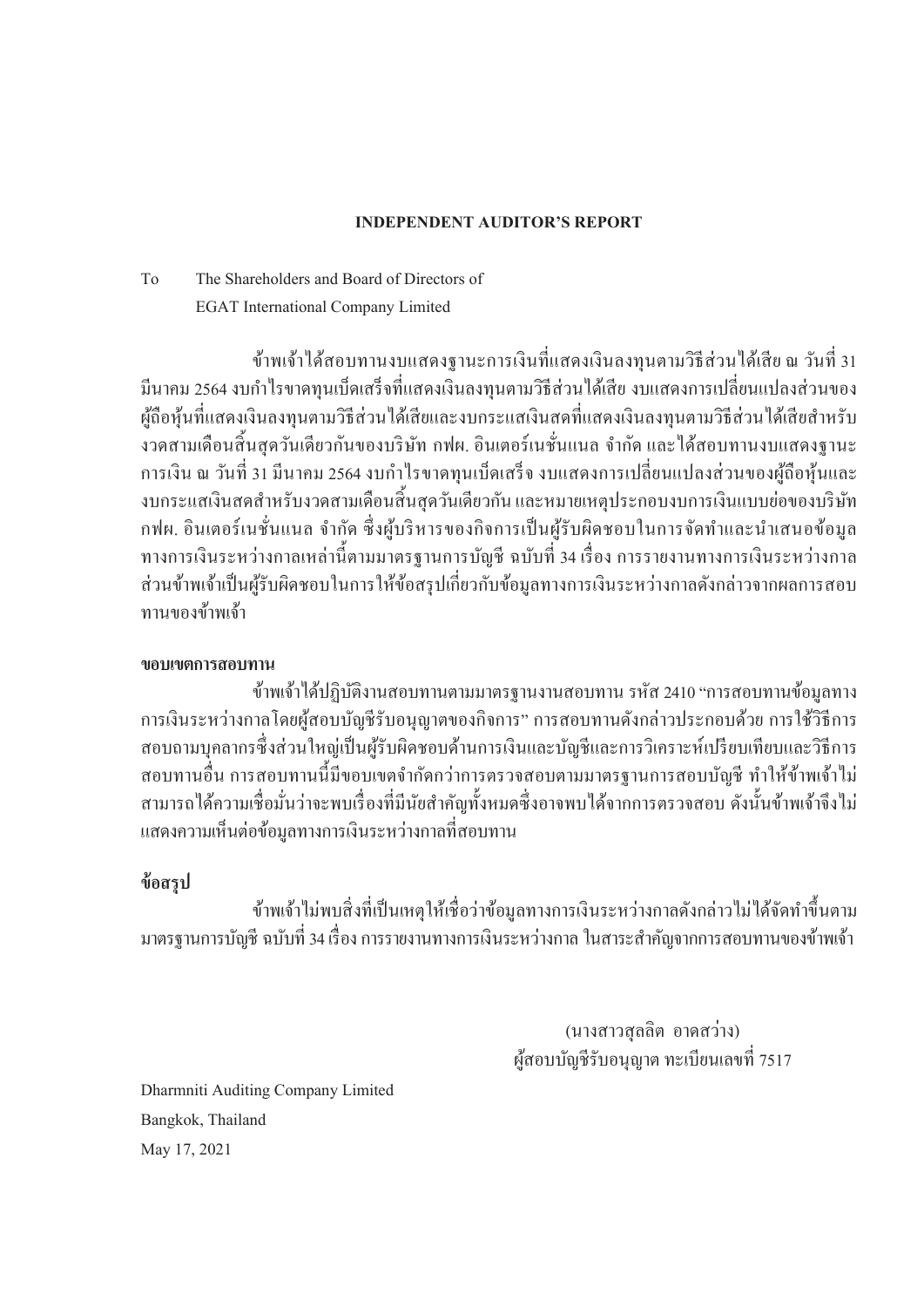### - 2 -

**EGAT INTERNATIONAL COMPANY LIMITED**

### **STATEMENT OF FINANCIAL POSITION**

#### **AS AT 31 MARCH, 2021**

### **ASSETS**

|                                            |              | Baht                                  |                   |                   |                                      |  |
|--------------------------------------------|--------------|---------------------------------------|-------------------|-------------------|--------------------------------------|--|
|                                            |              | Financial statements                  |                   |                   | <b>Separate Financial Statements</b> |  |
|                                            |              | in which the equity method is applied |                   |                   |                                      |  |
|                                            |              | As at 31                              | As at 31          | As at 31          | As at 31                             |  |
|                                            | <b>Notes</b> | March, 2021                           | December, 2020    | March, 2021       | December, 2020                       |  |
| <b>CURRENT ASSETS</b>                      |              |                                       |                   |                   |                                      |  |
| Cash and cash equivalents                  | 5            | 1,078,969,327.39                      | 277,287,092.59    | 1,078,969,327.39  | 277, 287, 092.59                     |  |
| Trade receivables                          | 4, 6         | 2,902,137.50                          | 608,226.00        | 2,902,137.50      | 608,226.00                           |  |
| Other current receivables                  | 4, 7         | 56,814,759.46                         | 65,718,566.36     | 56,814,759.46     | 65,718,566.36                        |  |
| Other current financial assets             | 8            | 4,964,003,553.60                      | 5,595,235,642.67  | 4,964,003,553.60  | 5,595,235,642.67                     |  |
| <b>Total current assets</b>                |              | 6,102,689,777.95                      | 5,938,849,527.62  | 6,102,689,777.95  | 5,938,849,527.62                     |  |
| <b>NON - CURRENT ASSETS</b>                |              |                                       |                   |                   |                                      |  |
| Investment in associates                   | 9            | 11,666,157,378.69                     | 11,138,494,496.33 | 14,699,547,415.18 | 14,699,547,415.18                    |  |
| Equipment                                  | 10           | 720,840.21                            | 835, 848. 25      | 720,840.21        | 835,848.25                           |  |
| Right-of-use assets                        | 11           | 6,866,993.60                          | 1,117,677.65      | 6,866,993.60      | 1,117,677.65                         |  |
| Intangible assets                          | 12           | 8,072,714.77                          | 8,163,698.01      | 8,072,714.77      | 8,163,698.01                         |  |
| Project development costs - for collection | 13           | 552,502,862.03                        | 512,180,289.51    | 552,502,862.03    | 512,180,289.51                       |  |
| Deferred tax assets                        | 14           | 1,886,879.81                          | 1,791,195.56      | 1,886,879.81      | 1,791,195.56                         |  |
| Other non - current assets                 |              | 26,045,411.28                         | 26,045,411.28     | 26,045,411.28     | 26,045,411.28                        |  |
| <b>Total non - current assets</b>          |              | 12,262,253,080.39                     | 11,688,628,616.59 | 15,295,643,116.88 | 15,249,681,535.44                    |  |
| <b>TOTAL ASSETS</b>                        |              | 18,364,942,858.34                     | 17,627,478,144.21 | 21,398,332,894.83 | 21,188,531,063.06                    |  |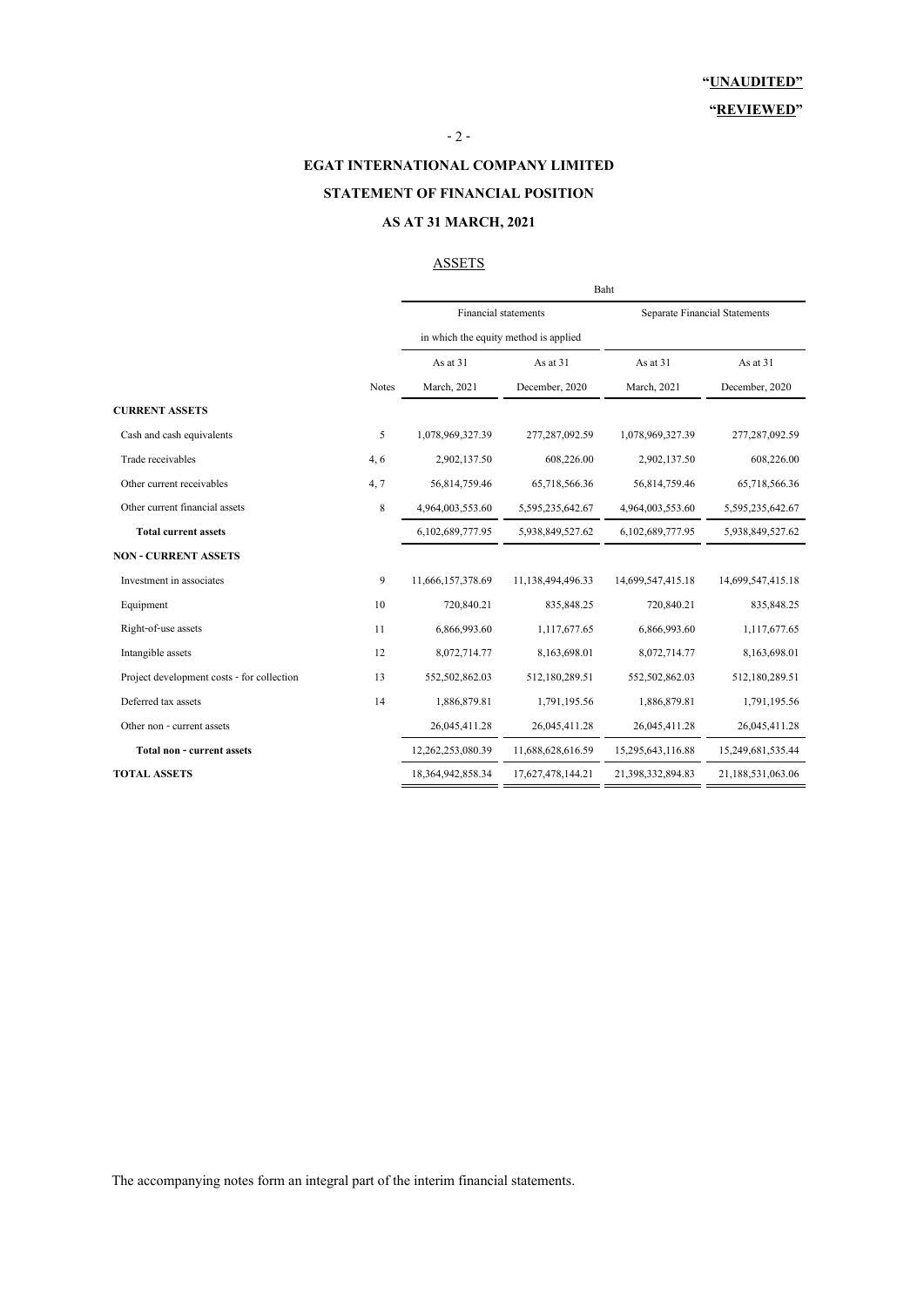## **STATEMENT OF FINANCIAL POSITION (CONTINUED) EGAT INTERNATIONAL COMPANY LIMITED AS AT 31 MARCH, 2021**

- 3 -

### LIABILITIES AND SHAREHOLDERS' EQUITY

|                                                  |                | Baht                                  |                    |                   |                               |  |
|--------------------------------------------------|----------------|---------------------------------------|--------------------|-------------------|-------------------------------|--|
|                                                  |                | <b>Financial statements</b>           |                    |                   | Separate Financial Statements |  |
|                                                  |                | in which the equity method is applied |                    |                   |                               |  |
|                                                  |                | As at 31                              | As at 31           | As at 31          | As at 31                      |  |
|                                                  | <b>Notes</b>   | March, 2021                           | December, 2020     | March, 2021       | December, 2020                |  |
| <b>CURRENT LIABILITIES</b>                       |                |                                       |                    |                   |                               |  |
| Trade payables                                   | 4,15           | 37,479,356.91                         | 3,836,415.64       | 37,479,356.91     | 3,836,415.64                  |  |
| Other current payables                           | 4,16           | 8, 207, 443. 55                       | 35,761,072.40      | 8,207,443.55      | 35,761,072.40                 |  |
| Current portion of lease liabilities             | 18             | 1,881,644.80                          | 565,513.67         | 1,881,644.80      | 565,513.67                    |  |
| Other current liabilities                        | 17             | 5,608,991.25                          | 2,368,781.04       | 5,608,991.25      | 2,368,781.04                  |  |
| <b>Total current liabilities</b>                 |                | 53, 177, 436.51                       | 42,531,782.75      | 53, 177, 436.51   | 42,531,782.75                 |  |
| <b>NON - CURRENT LIABILITIES</b>                 |                |                                       |                    |                   |                               |  |
| Finance lease liabilities                        | 18             | 5,104,311.07                          | 653,910.75         | 5,104,311.07      | 653,910.75                    |  |
| Employee benefit obligations                     | 19             | 9,399,320.62                          | 8,945,539.18       | 9,399,320.62      | 8,945,539.18                  |  |
| Share payable - related party                    | $\overline{4}$ | 5,088,089,800.00                      | 4,878,398,200.00   | 5,088,089,800.00  | 4,878,398,200.00              |  |
| <b>Total non - current liabilities</b>           |                | 5,102,593,431.69                      | 4,887,997,649.93   | 5,102,593,431.69  | 4,887,997,649.93              |  |
| <b>TOTAL LIABILITIES</b>                         |                | 5,155,770,868.20                      | 4,930,529,432.68   | 5,155,770,868.20  | 4,930,529,432.68              |  |
| <b>SHAREHOLDERS' EQUITY</b>                      |                |                                       |                    |                   |                               |  |
| Share capital                                    |                |                                       |                    |                   |                               |  |
| Authorized share capital                         |                |                                       |                    |                   |                               |  |
| 1,219,740,000 ordinary shares, Baht 10 per value |                | 12,197,400,000.00                     | 12,197,400,000.00  | 12,197,400,000.00 | 12,197,400,000.00             |  |
| Issued and fully paid - up                       |                |                                       |                    |                   |                               |  |
| 1,219,740,000 ordinary shares, Baht 10 per value |                | 12,197,400,000.00                     | 12,197,400,000.00  | 12,197,400,000.00 | 12,197,400,000.00             |  |
| Retained earnings                                |                |                                       |                    |                   |                               |  |
| Appropriated - legal reserve                     |                | 199,320,648.30                        | 199,320,648.30     | 199,320,648.30    | 199,320,648.30                |  |
| Unappropriated                                   |                | 1,478,102,704.01                      | 1,331,367,151.36   | 3,845,841,378.33  | 3,861,280,982.08              |  |
| Other components of shareholders' equity         |                | (665, 651, 362.17)                    | (1,031,139,088.13) |                   |                               |  |
| Total shareholders' equity                       |                | 13,209,171,990.14                     | 12,696,948,711.53  | 16,242,562,026.63 | 16,258,001,630.38             |  |
| TOTAL LIABILITIES AND SHAREHOLDERS' EQUITY       |                | 18,364,942,858.34                     | 17,627,478,144.21  | 21,398,332,894.83 | 21,188,531,063.06             |  |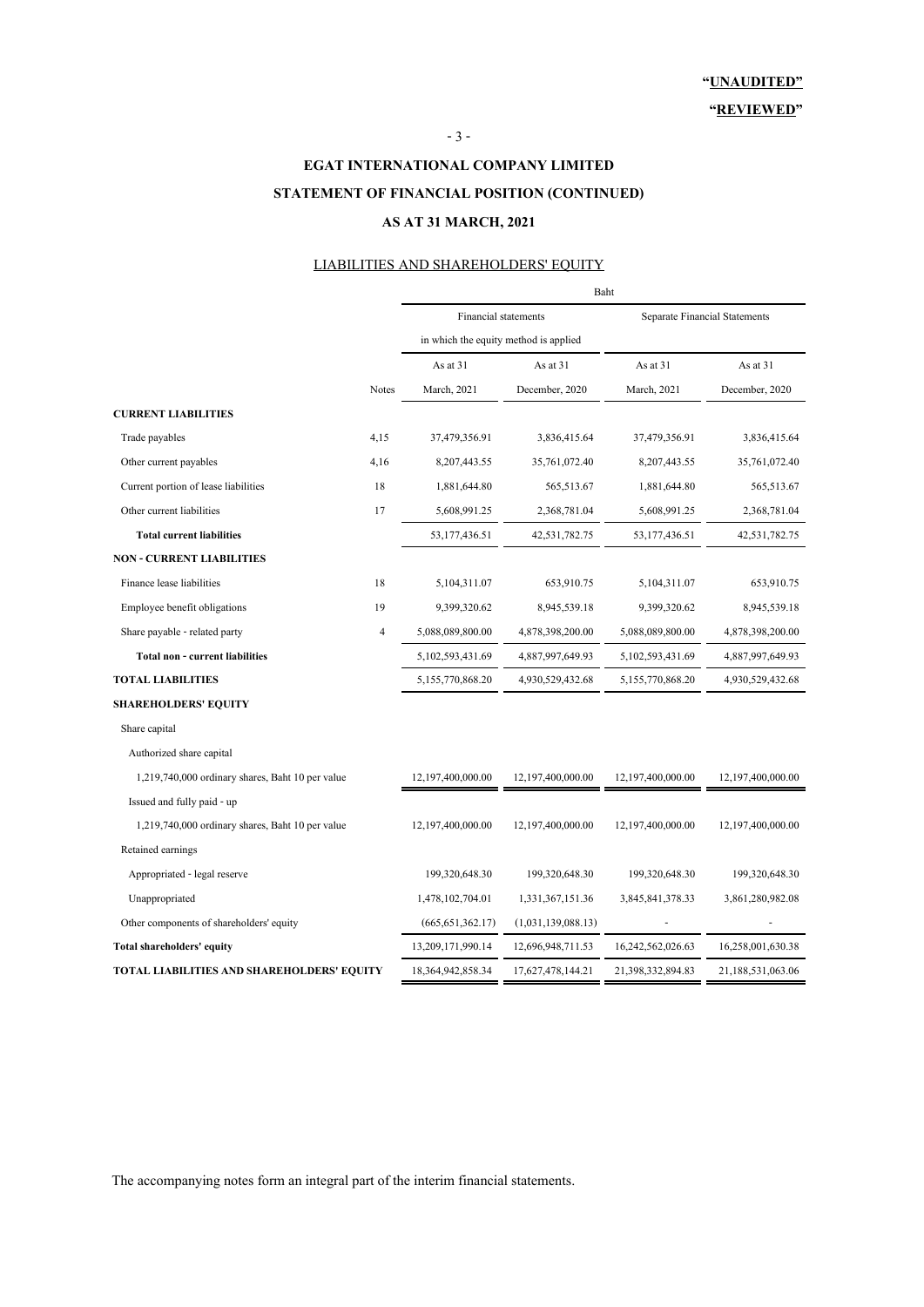#### **"REVIEWED"**

### **EGAT INTERNATIONAL COMPANY LIMITED**

### **STATEMENTS OF COMPREHENSIVE INCOME**

### **FOR THE THREE-MONTH PERIOD ENDED MARCH 31, 2021**

|                                                                 |              | Baht                                  |                   |                                      |                   |  |
|-----------------------------------------------------------------|--------------|---------------------------------------|-------------------|--------------------------------------|-------------------|--|
|                                                                 |              | Financial statements                  |                   | <b>Separate Financial Statements</b> |                   |  |
|                                                                 |              | in which the equity method is applied |                   |                                      |                   |  |
|                                                                 | <b>Notes</b> | 2021                                  | 2020              | 2021                                 | 2020              |  |
| <b>REVENUES</b>                                                 |              |                                       |                   |                                      |                   |  |
| Dividend income from associates                                 | 4, 9.2       |                                       |                   |                                      | 409,736,041.88    |  |
| Revenue from services                                           | 4, 20        | 2,419,349.39                          | 664, 305.00       | 2,419,349.39                         | 664, 305.00       |  |
| Other income                                                    |              |                                       |                   |                                      |                   |  |
| Interest income                                                 |              | 9,700,412.58                          | 34,924,293.00     | 9,700,412.58                         | 34,924,293.00     |  |
| Gain on foreign exchange rate                                   |              | 1,862,797.99                          |                   | 1,862,797.99                         |                   |  |
| Others                                                          |              | 37,571.55                             | 29,703.16         | 37,571.55                            | 29,703.16         |  |
| <b>Total revenues</b>                                           |              | 14,020,131.51                         | 35,618,301.16     | 14,020,131.51                        | 445, 354, 343. 04 |  |
| <b>EXPENSES</b>                                                 |              |                                       |                   |                                      |                   |  |
| Cost of services                                                | 21           | 1,824,045.40                          | 537,330.34        | 1,824,045.40                         | 537,330.34        |  |
| Administrative expenses                                         | 4, 22        | 27,658,321.92                         | 40,034,216.15     | 27,658,321.92                        | 40,034,216.15     |  |
| Loss on foreign exchange rate                                   |              |                                       | 35,980,980.57     |                                      | 35,980,980.57     |  |
| <b>Total expenses</b>                                           | 23           | 29,482,367.32                         | 76, 552, 527.06   | 29,482,367.32                        | 76, 552, 527.06   |  |
| Profit (loss) from operating activities                         |              | (15, 462, 235.81)                     | (40, 934, 225.90) | (15, 462, 235.81)                    | 368,801,815.98    |  |
| Finance costs                                                   |              | 73,052.19                             | 26,786.30         | 73,052.19                            | 26,786.30         |  |
| Share of profit from investment in associates                   | 9.2          | 162, 175, 156.40                      | 347,439,022.88    |                                      |                   |  |
| Profit before income tax expenses                               |              | 146,639,868.40                        | 306,478,010.68    | (15, 535, 288.00)                    | 368,775,029.68    |  |
| Income tax expenses                                             | 24           | (95, 684.25)                          | 75, 122, 823. 95  | (95,684.25)                          | 75, 122, 823. 95  |  |
| Profit (loss) for the period                                    |              | 146,735,552.65                        | 231, 355, 186. 73 | (15, 439, 603.75)                    | 293, 652, 205. 73 |  |
| Other comprehensive income:                                     |              |                                       |                   |                                      |                   |  |
| Components of other comprehensive income                        |              |                                       |                   |                                      |                   |  |
| that will be reclassified to profit or loss                     |              |                                       |                   |                                      |                   |  |
| Exchange differences on translating financial statements        |              | 190,672,493.43                        | 350,660,010.34    |                                      |                   |  |
| Gain (loss) on cash flow hedges                                 |              | 174,815,232.53                        | (255,885,307.81)  |                                      |                   |  |
| Other comprehensive income (loss) for the period - net of taxes |              | 365, 487, 725. 96                     | 94,774,702.53     |                                      |                   |  |
| Total comprehensive income (loss) for the period                |              | 512,223,278.61                        | 326,129,889.26    | (15, 439, 603.75)                    | 293, 652, 205. 73 |  |
| Basic earnings per share                                        | 25           |                                       |                   |                                      |                   |  |
| Profit for the period                                           |              | 0.12                                  | 0.19              | (0.01)                               | 0.24              |  |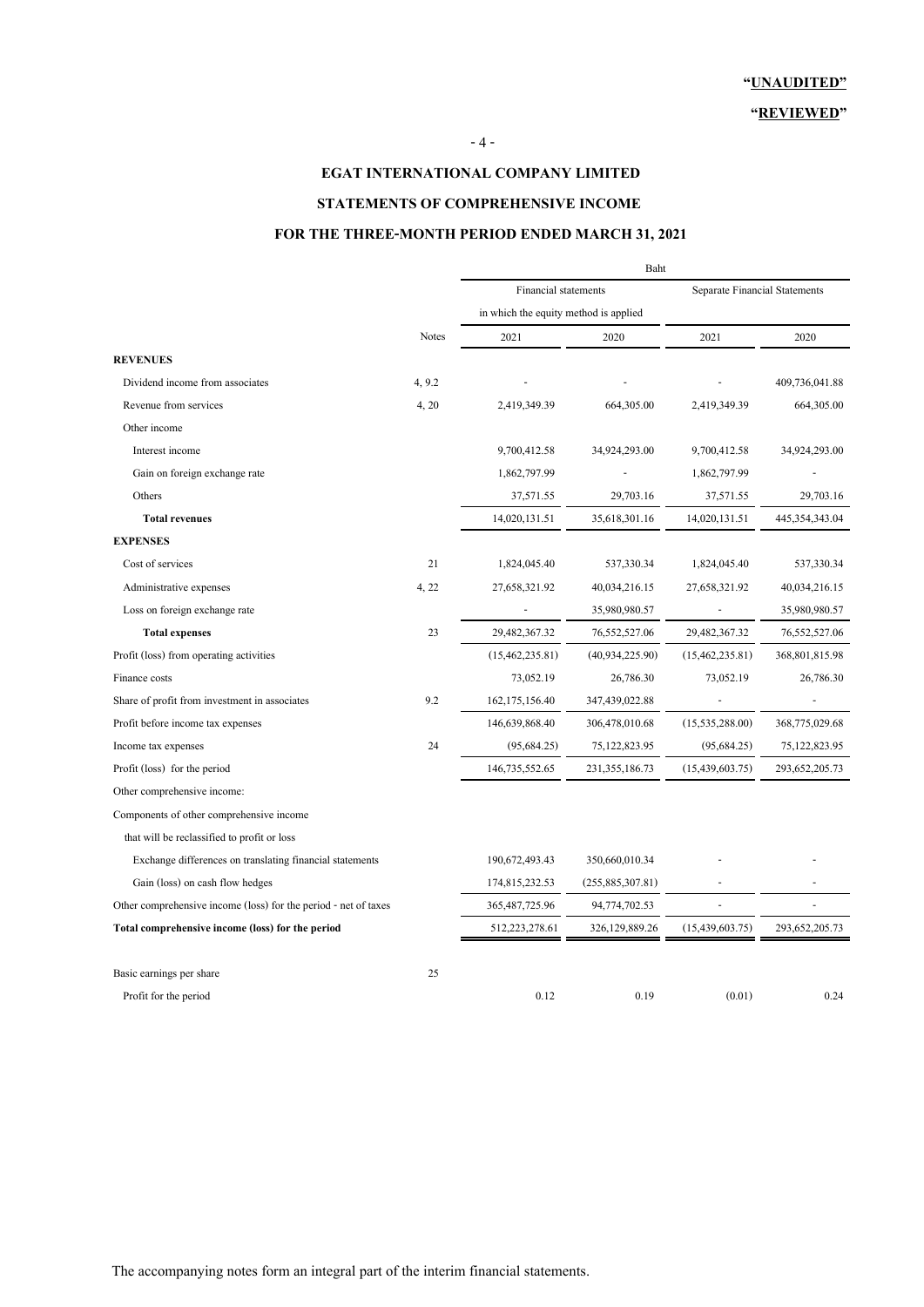#### **"REVIEWED"**

#### $-5 -$

#### **EGAT INTERNATIONAL COMPANY LIMITED**

### **STATEMENT OF CHANGES IN SHAREHOLDERS' EQUITY**

### **FOR THE THREE-MONTH PERIOD ENDED MARCH 31, 2021**

|                                                  |                          |                                                               |                   | Baht                             |                                   |                              |                          |                      |
|--------------------------------------------------|--------------------------|---------------------------------------------------------------|-------------------|----------------------------------|-----------------------------------|------------------------------|--------------------------|----------------------|
|                                                  |                          | Financial statements in which the equity method is applied    |                   |                                  |                                   |                              |                          |                      |
|                                                  | Issued and               | Retained earnings<br>Other components of shareholders' equity |                   |                                  |                                   |                              |                          | Total                |
|                                                  | paid-up                  | Appropriated to                                               | Unappropriated    |                                  | Other comprehensive income (loss) |                              | Total other              | shareholders' equity |
|                                                  | share capital            | legal reserve                                                 |                   | Exchange differences on          | Loss on                           | Share of other comprehensive | shareholders' equity     |                      |
|                                                  |                          |                                                               |                   | translating financial statements | cash flow hedge                   | income of associates         |                          |                      |
| Balance as at January 1, 2021                    | 12,197,400,000.00        | 199,320,648.30                                                | 1,331,367,151.36  | (600, 710, 655.75)               | (430, 747, 374.56)                | 318,942.18                   | (1,031,139,088.13)       | 12,696,948,711.53    |
| Profit for the period                            |                          | $\overline{\phantom{a}}$                                      | 146,735,552.65    | $\overline{\phantom{a}}$         |                                   | $\sim$                       |                          | 146,735,552.65       |
| Other comprehensive income                       |                          |                                                               |                   | 190,672,493.43                   | 174,815,232.53                    |                              | 365, 487, 725. 96        | 365, 487, 725. 96    |
| Total comprehensive income for the period        |                          | $\overline{\phantom{a}}$                                      | 146,735,552.65    | 190,672,493.43                   | 174,815,232.53                    |                              | 365, 487, 725. 96        | 512,223,278.61       |
| Balance as at March 31, 2021                     | 12,197,400,000.00        | 199,320,648.30                                                | 1,478,102,704.01  | (410,038,162.32)                 | (255, 932, 142.03)                | 318,942.18                   | (665, 651, 362.17)       | 13,209,171,990.14    |
|                                                  |                          |                                                               |                   |                                  |                                   |                              |                          |                      |
| Balance as at January 1, 2020                    | 12,197,400,000.00        | 183,403,148.30                                                | 1,276,224,656.18  | (594, 480, 106.71)               | (285,070,311.70)                  | 318,942.18                   | (879, 231, 476.23)       | 12,777,796,328.25    |
| Profit for the period                            | $\overline{\phantom{a}}$ | $\overline{\phantom{a}}$                                      | 231, 355, 186. 73 |                                  |                                   | $\overline{\phantom{a}}$     | $\overline{\phantom{a}}$ | 231,355,186.73       |
| Other comprehensive income (loss)                |                          | -                                                             |                   | 350,660,010.34                   | (255,885,307.81)                  |                              | 94,774,702.53            | 94,774,702.53        |
| Total comprehensive income (loss) for the period |                          | $\overline{\phantom{a}}$                                      | 231, 355, 186. 73 | 350,660,010.34                   | (255,885,307.81)                  |                              | 94,774,702.53            | 326,129,889.26       |
| Balance as at March 31, 2020                     | 12,197,400,000.00        | 183,403,148.30                                                | 1,507,579,842.91  | (243,820,096.37)                 | (540, 955, 619.51)                | 318,942.18                   | (784, 456, 773.70)       | 13,103,926,217.51    |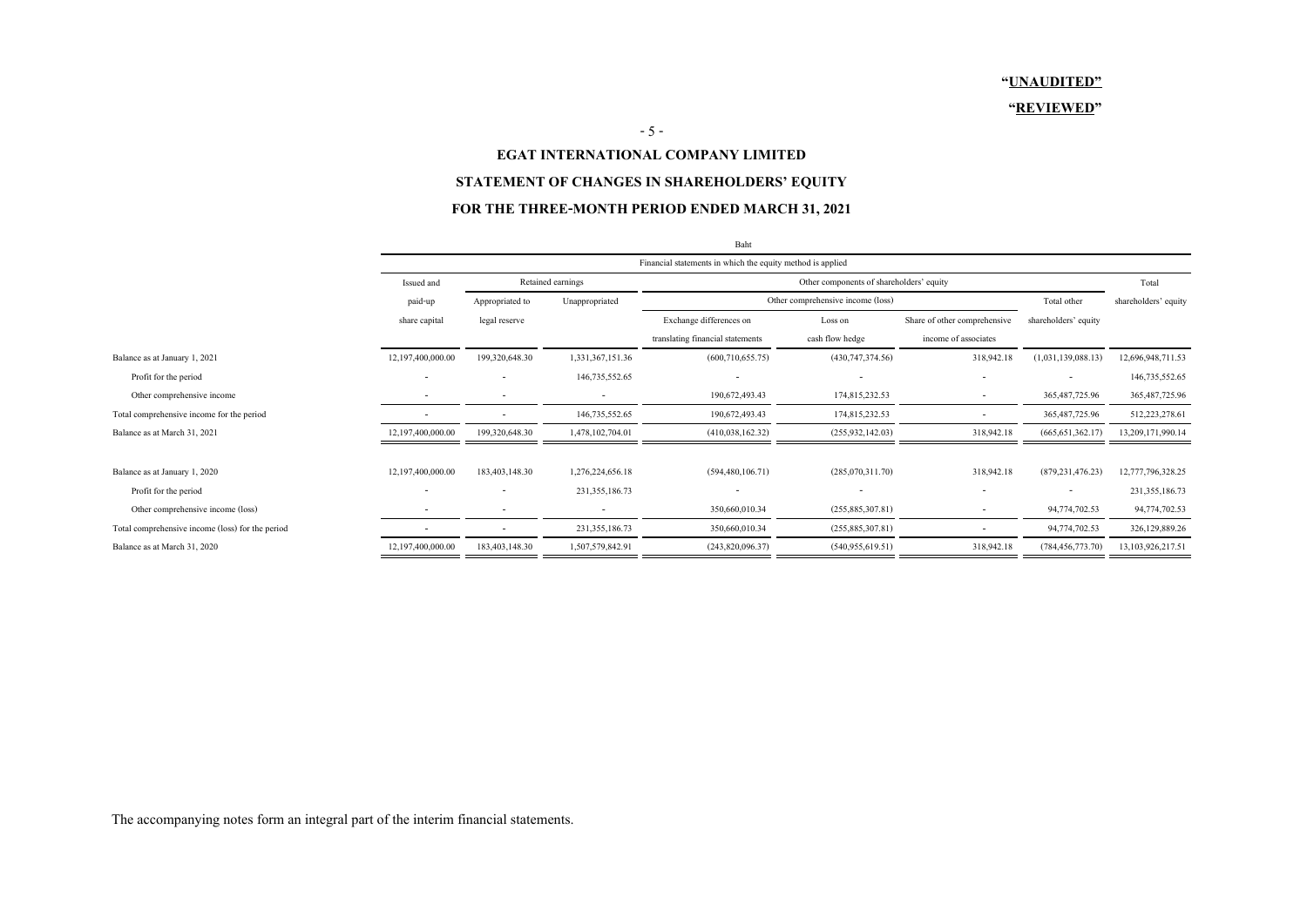**"REVIEWED"**

## **EGAT INTERNATIONAL COMPANY LIMITED STATEMENT OF CHANGES IN SHAREHOLDERS' EQUITY (CONTINUED) FOR THE THREE-MONTH PERIOD ENDED MARCH 31, 2021**

|                                           | Baht                          |                   |                   |                      |  |  |
|-------------------------------------------|-------------------------------|-------------------|-------------------|----------------------|--|--|
|                                           | Separate financial statements |                   |                   |                      |  |  |
|                                           | Issued and                    |                   | Retained earnings | Total                |  |  |
|                                           | paid-up                       | Appropriated to   | Unappropriated    | shareholders' equity |  |  |
|                                           | share capital                 | legal reserve     |                   |                      |  |  |
| Balance as at January 1, 2021             | 12,197,400,000.00             | 199,320,648.30    | 3,861,280,982.08  | 16,258,001,630.38    |  |  |
| Total comprehensive loss for the period   |                               |                   | (15,439,603.75)   | (15, 439, 603, 75)   |  |  |
| Balance as at March 31, 2021              | 12,197,400,000.00             | 199, 320, 648. 30 | 3,845,841,378.33  | 16,242,562,026.63    |  |  |
|                                           |                               |                   |                   |                      |  |  |
| Balance as at January 1, 2020             | 12,197,400,000.00             | 183,403,148.30    | 3,616,340,756.48  | 15,997,143,904.78    |  |  |
| Total comprehensive income for the period |                               |                   | 293, 652, 205. 73 | 293, 652, 205. 73    |  |  |
| Balance as at March 31, 2020              | 12,197,400,000.00             | 183,403,148.30    | 3,909,992,962.21  | 16,290,796,110.51    |  |  |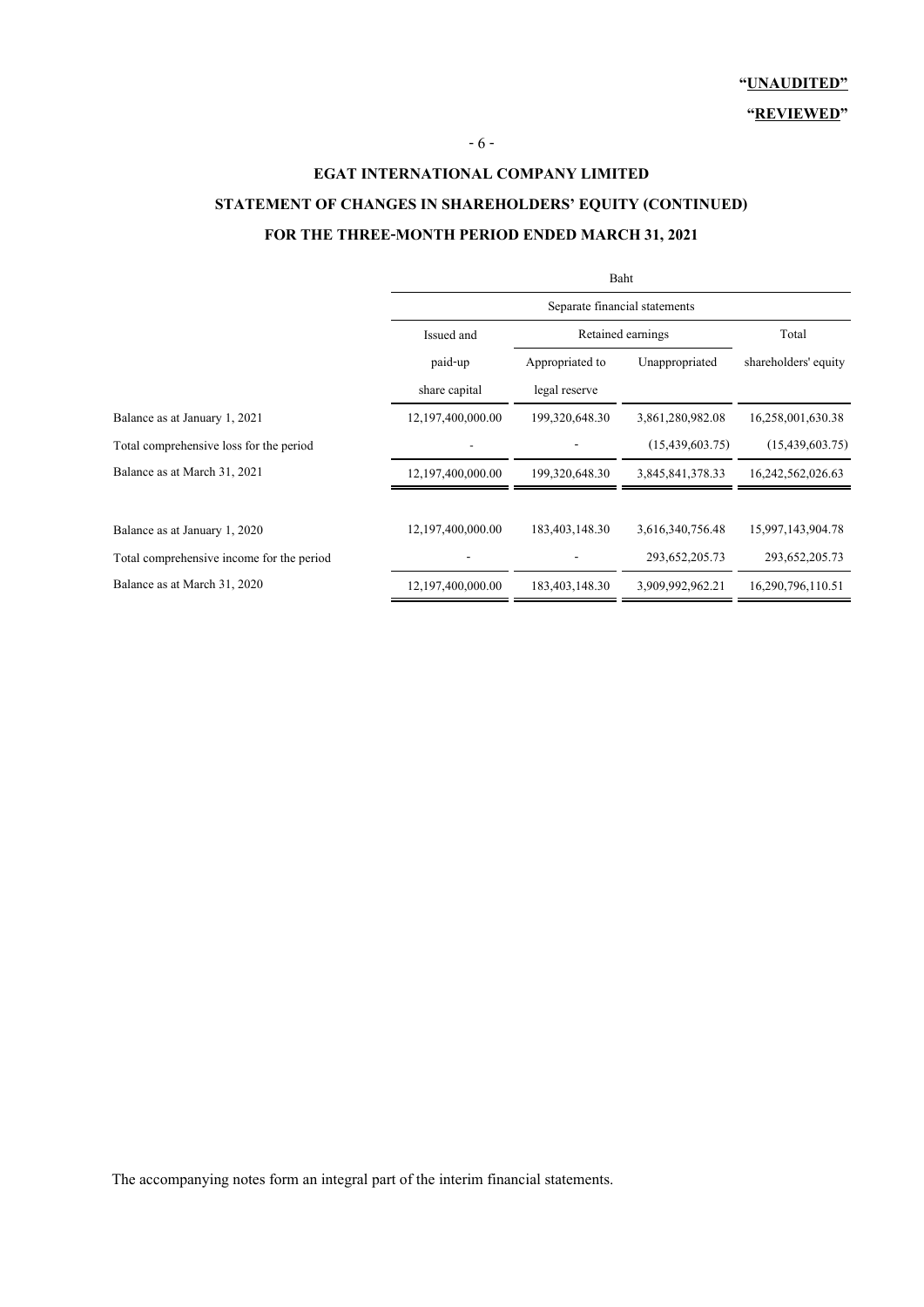#### **EGAT INTERNATIONAL COMPANY LIMITED**

### **STATEMENT OF CASH FLOWS**

### **FOR THE THREE-MONTH PERIOD ENDED MARCH 31, 2021**

|                                                           |                                       | Baht               |                                      |                    |  |  |
|-----------------------------------------------------------|---------------------------------------|--------------------|--------------------------------------|--------------------|--|--|
|                                                           | Financial statements                  |                    | <b>Separate Financial Statements</b> |                    |  |  |
|                                                           | in which the equity method is applied |                    |                                      |                    |  |  |
|                                                           | 2021                                  | 2020               | 2021                                 | 2020               |  |  |
| Cash flows from operating activities                      |                                       |                    |                                      |                    |  |  |
| Profit (loss) before income tax expenses                  | 146,639,868.40                        | 306,478,010.68     | (15, 535, 288.00)                    | 368,775,029.68     |  |  |
| Adjustment to profit before income tax expenses to        |                                       |                    |                                      |                    |  |  |
| cash provided by (used in) from operations:               |                                       |                    |                                      |                    |  |  |
| Depreciation                                              | 554,542.45                            | 236,328.41         | 554,542.45                           | 236,328.41         |  |  |
| Amortization                                              | 90,983.24                             | 51,423.50          | 90,983.24                            | 51,423.50          |  |  |
| Loss from sale of fixed assets                            | 35,696.40                             |                    | 35,696.40                            |                    |  |  |
| Employee benefit expenses                                 | 453,781.44                            | 313,895.50         | 453,781.44                           | 313,895.50         |  |  |
| Unrealized (gain) loss on exchange rate                   | (1,840,781.03)                        | 40,530,311.21      | (1,840,781.03)                       | 40,530,311.21      |  |  |
| Share of profit from investment in associates             | (162, 175, 156.40)                    | (347, 439, 022.88) |                                      |                    |  |  |
| Dividend income from investment in associates             |                                       |                    |                                      | (409, 736, 041.88) |  |  |
| Interest income                                           | (9,700,412.58)                        | (34,930,526.35)    | (9,700,412.58)                       | (34,930,526.35)    |  |  |
| Interest expenses                                         | 73,052.19                             | 26,786.30          | 73,052.19                            | 26,786.30          |  |  |
| Loss from operations before                               |                                       |                    |                                      |                    |  |  |
| changes in operating assets and liabilities               | (25,868,425.89)                       | (34, 732, 793.63)  | (25,868,425.89)                      | (34, 732, 793.63)  |  |  |
| Changes in operating assets - (Increase) Decrease         |                                       |                    |                                      |                    |  |  |
| Trade receivables                                         | (2,293,911.50)                        | 149,879.00         | (2,293,911.50)                       | 149,879.00         |  |  |
| Other current receivables                                 | (13,004,184.36)                       | 13,005,109.39      | (13,004,184.36)                      | 13,005,109.39      |  |  |
| Changes in operating liabilities - Increase (Decrease)    |                                       |                    |                                      |                    |  |  |
| Trade payables                                            | 15,050,301.15                         | 1,294,250.69       | 15,050,301.15                        | 1,294,250.69       |  |  |
| Other current payables                                    | (28,915,411.99)                       | (15,888,863.18)    | (28,915,411.99)                      | (15,888,863.18)    |  |  |
| Other current liabilities                                 | 3,240,210.21                          | 13,395,580.22      | 3,240,210.21                         | 13,395,580.22      |  |  |
| Cash generated from operation                             | (51, 791, 422, 38)                    | (22, 776, 837.51)  | (51, 791, 422.38)                    | (22, 776, 837.51)  |  |  |
| Cash received from interest income                        | 138,757.25                            | 780,865.42         | 138,757.25                           | 780,865.42         |  |  |
| Cash paid (received) for income taxes and withholding tax | 22,952,578.97                         | (64,997,946.26)    | 22,952,578.97                        | (64,997,946.26)    |  |  |
| Net cash flows used in operating activities               | (28,700,086.16)                       | (86,993,918.35)    | (28,700,086.16)                      | (86,993,918.35)    |  |  |
|                                                           |                                       |                    |                                      |                    |  |  |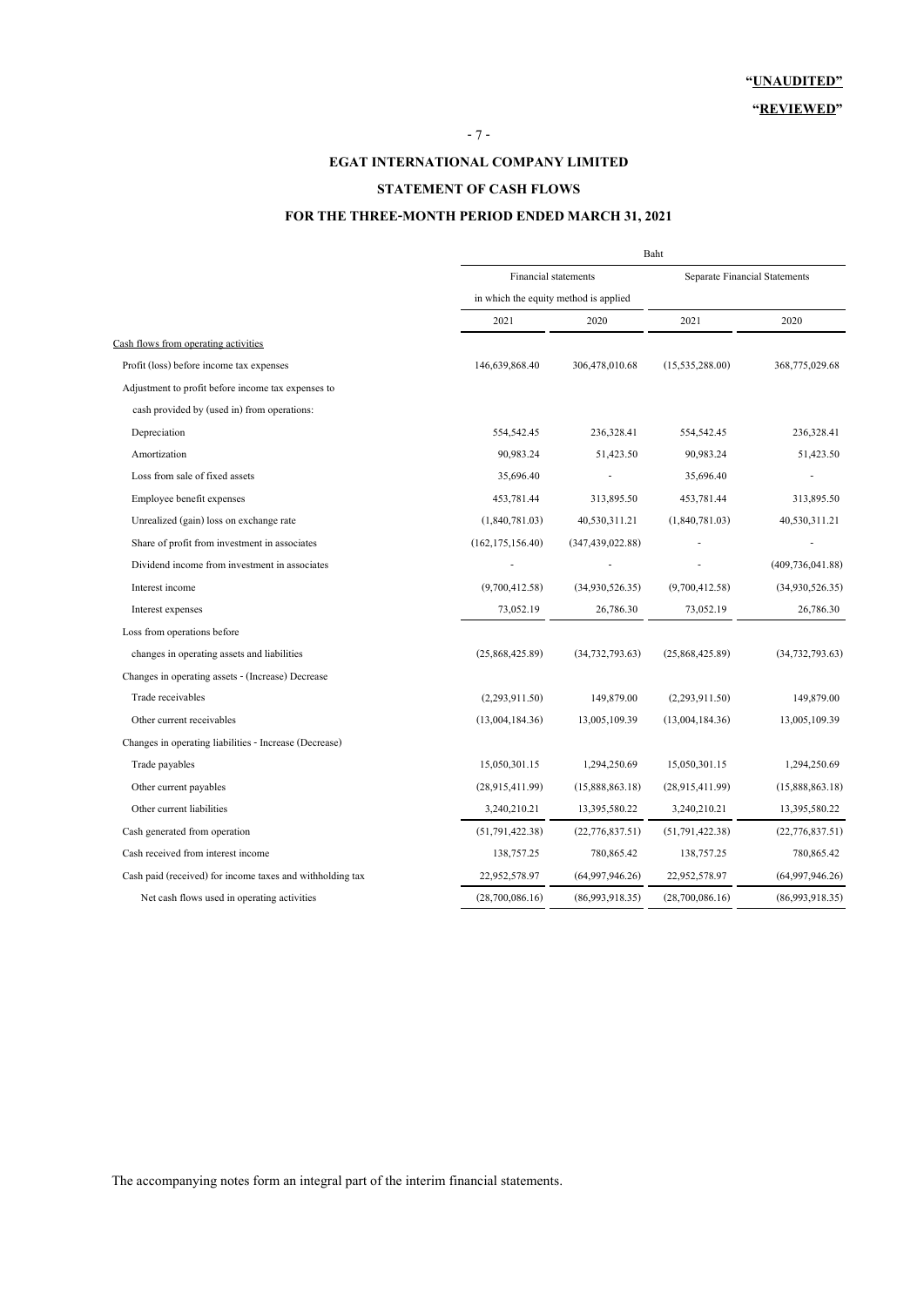## **EGAT INTERNATIONAL COMPANY LIMITED STATEMENT OF CASH FLOWS (CONTINUED)**

### **FOR THE THREE-MONTH PERIOD ENDED MARCH 31, 2021**

|                                                                                  | Baht                                  |                    |                                      |                    |  |
|----------------------------------------------------------------------------------|---------------------------------------|--------------------|--------------------------------------|--------------------|--|
|                                                                                  | Financial statements                  |                    | <b>Separate Financial Statements</b> |                    |  |
|                                                                                  | in which the equity method is applied |                    |                                      |                    |  |
|                                                                                  | 2021                                  | 2020               | 2021                                 | 2020               |  |
| Cash flows from investing activities                                             |                                       |                    |                                      |                    |  |
| Cash paid (received) for other current financial assets                          | 813,248,572.62                        | (321, 885, 357.48) | 813,248,572.62                       | (321, 885, 357.48) |  |
| Dividend received from investment in associates                                  |                                       | 311,880,054.31     |                                      | 311,880,054.31     |  |
| Cash paid for purchase of equipment and intangible assets                        | (88, 472.95)                          | (569, 830.30)      | (88, 472.95)                         | (569, 830.30)      |  |
| Cash paid for project development cost - for collection                          | (2,791,211.36)                        | (6,373,787.18)     | (2,791,211.36)                       | (6,373,787.18)     |  |
| Cash received from interest income                                               | 9,491,760.13                          | 70,023,956.87      | 9,491,760.13                         | 70,023,956.87      |  |
| Net cash flows provided by investing activities                                  | 819,860,648.44                        | 53,075,036.22      | 819,860,648.44                       | 53,075,036.22      |  |
| Cash flows from financing activities                                             |                                       |                    |                                      |                    |  |
| Cash paid for lease liabilities                                                  | (458, 015.31)                         | (129, 701.20)      | (458, 015.31)                        | (129, 701.20)      |  |
| Cash paid for interest expenses                                                  | (73,052,19)                           | (26, 786, 30)      | (73, 052, 19)                        | (26, 786.30)       |  |
| Net cash flows used in financing activities                                      | (531,067.50)                          | (156, 487.50)      | (531,067.50)                         | (156, 487.50)      |  |
| Net increase (decrease) in cash and cash equivalents                             | 790,629,494.78                        | (34,075,369.63)    | 790,629,494.78                       | (34,075,369.63)    |  |
| Cash and cash equivalents at the beginning of the period                         | 277,287,092.59                        | 441,972,106.50     | 277,287,092.59                       | 441,972,106.50     |  |
| Effect from foreign exchange rate in cash                                        |                                       |                    |                                      |                    |  |
| and cash equivalents                                                             | 11,052,740.02                         | 2,882,714.39       | 11,052,740.02                        | 2,882,714.39       |  |
| Cash and cash equivalents at the ending of the period                            | 1,078,969,327.39                      | 410,779,451.26     | 1,078,969,327.39                     | 410,779,451.26     |  |
| Additional disclosure items cash flows statements                                |                                       |                    |                                      |                    |  |
| Non - cash transactions:                                                         |                                       |                    |                                      |                    |  |
| Increase (decrease) in accrued for project development costs                     |                                       |                    |                                      |                    |  |
| - for collection assets                                                          | 19,374,039.11                         | (654, 931, 91)     | 19,374,039.11                        | (654, 931.91)      |  |
| Increase (decrease) in payable for purchase - fixed assets and intangible assets | (88, 472, 95)                         | 2,191.70           | (88, 472.95)                         | 2,191.70           |  |
| Increase in lease liabilities                                                    | 6,224,546.76                          |                    | 6,224,546.76                         |                    |  |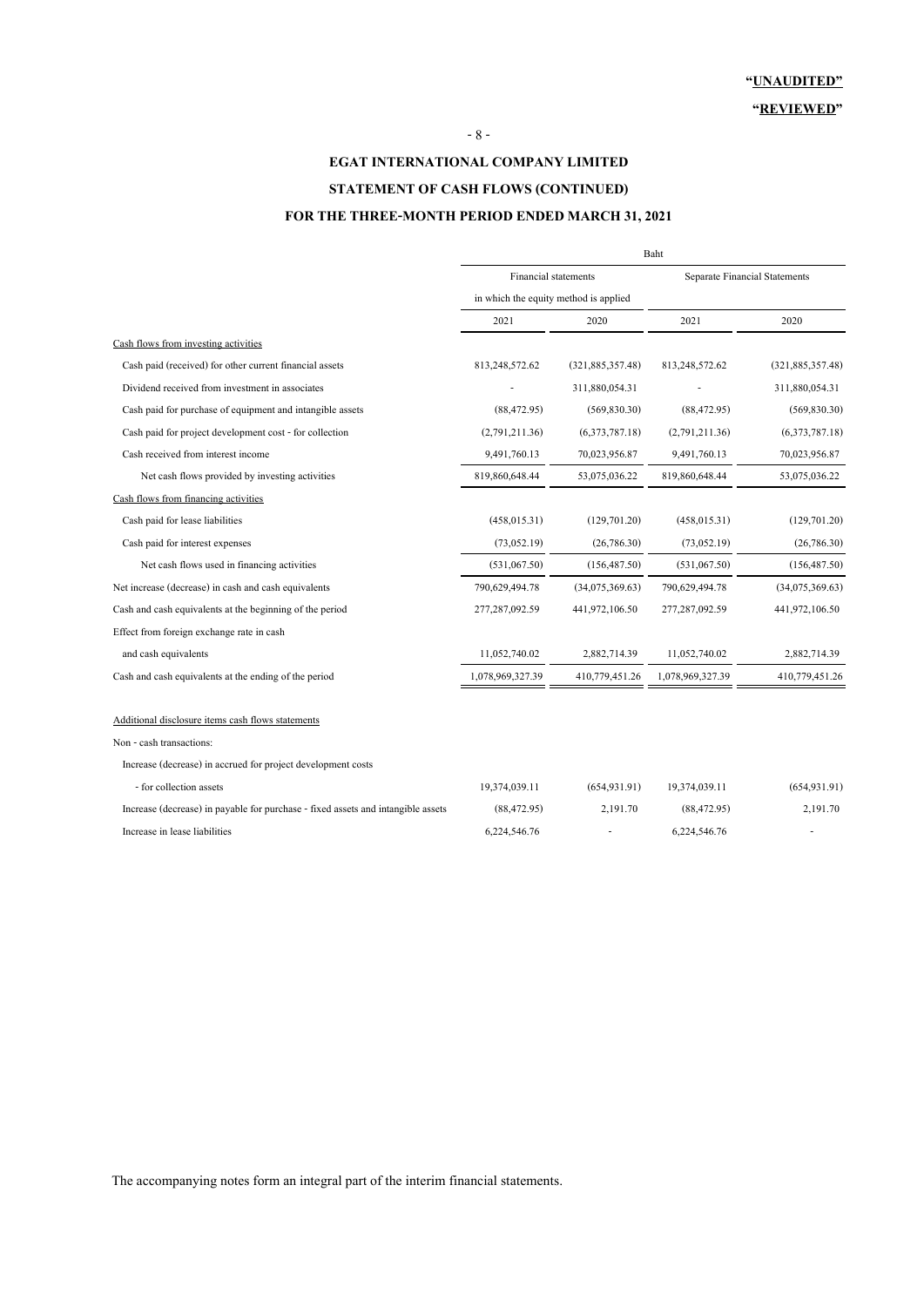- 9 -

## **EGAT INTERNATIONAL COMPANY LIMITED NOTES TO INTERIM FINANCIAL STATEMENTS FOR MARCH 31, 2021**

#### **1. General information**

EGAT International Company Limited, "(the Company)", is a limited company, incorporated in Thailand on December 18, 2007. The Company is an investment arm for Electricity Generating Authority of Thailand "EGAT" of which the main objectives are to secure domestic power system by importing electricity and to create value added by investing abroad in power and power related businesses for benefits of EGAT businesses and the country. The Company is located at 53 Moo 2, Charan Sanitwong Road, Bang Kruai, Nonthaburi.

### **2. Basis of interim financial statements preparation**

#### 2.1 The objectives of interim financial statements

The interim financial statements are prepared to provide an update on the financial statements for the year ended December 31, 2020. They basically focus on new activities, events and circumstances to avoid repetition of information previously reported. Accordingly, these interim financial statements should be read in conjunction with the financial statements for the year ended December 31, 2020.

#### 2.2 Basis of interim financial statements preparation

These interim financial statements have been prepared in accordance with Thai Financial Reporting Standards (TFRSs) under the Accounting Profession Act, B.E. 2547 (2004), including interpretations and guidelines promulgated by the Federation of Accounting Profession (FAP) . These interim financial statements, including Statements of Financial Position, Statements of Comprehensive Income, Statement of Changes in Shareholders' Equity, Statement of Cash Flows and Notes to the Interim Financial Statements are prepared on a condensed basis in accordance with Thai Accounting Standard (TAS) No. 34 "Interim Financial Reporting".

#### 2.3 Financial reporting standards that became effective in the current period

During the period, The Company has adopted the revised and new financial reporting standards, interpretations and the accounting guidance, which are effective for fiscal years beginning on or after January 1, 2021. These financial reporting standards were aimed at alignment with the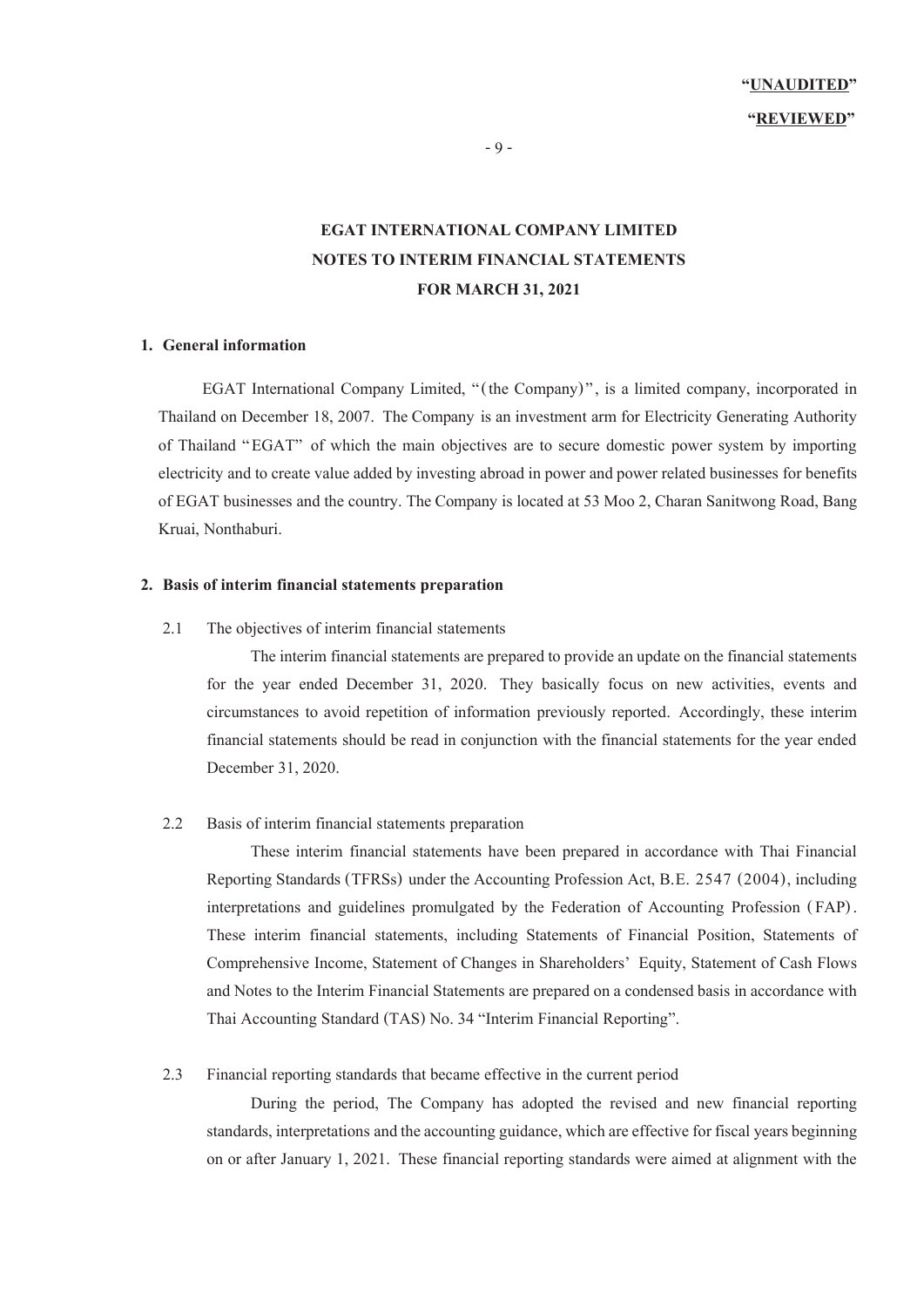corresponding International Financial Reporting Standards with most of the changes directed towards clarifying accounting treatment and providing accounting guidance for users of the standards.

### 2.4 Financial reporting standards that become effective in the future

As at January 27, 2021, The Federation of Accounting Professions issued amendments to Thai Financial Reporting Standard No. 16 Leases and has been announced in the Government Gazette. It provided temporary exemptions from impact of reference rate. The Company applied this TFRS to financial statements for beginning on or after January 1, 2022 onwards. The Company can elect to apply the accounting guidelines for the financial statements before Thai Financial Reporting Standard No. 16 Leases becomes effective.

The management of the Company is in the process to assess the impact of this TFRS on the financial statements in the period of initial application.

### **3. Summary of Significant accounting policies**

The Company prepared the interim financial statement with the same accounting policies used in the preparation of the annual financial statements for the year ended December 31, 2020.

| Country of incorporation / |                       |                                       |  |  |
|----------------------------|-----------------------|---------------------------------------|--|--|
| Name of entity             | nationality           | Nature of relationship                |  |  |
| <b>EGAT</b>                | Thailand              | $100\%$ shareholding                  |  |  |
|                            |                       | Associated company, EGATi has $30\%$  |  |  |
| Nam Ngiep 1 Power Company  | Lao PDR               | shareholding                          |  |  |
|                            |                       | Associated company, EGATi has 11.533% |  |  |
| PT Adaro Indonesia         | Republic pf Indonesia | shareholding                          |  |  |

### **4. Related party transactions**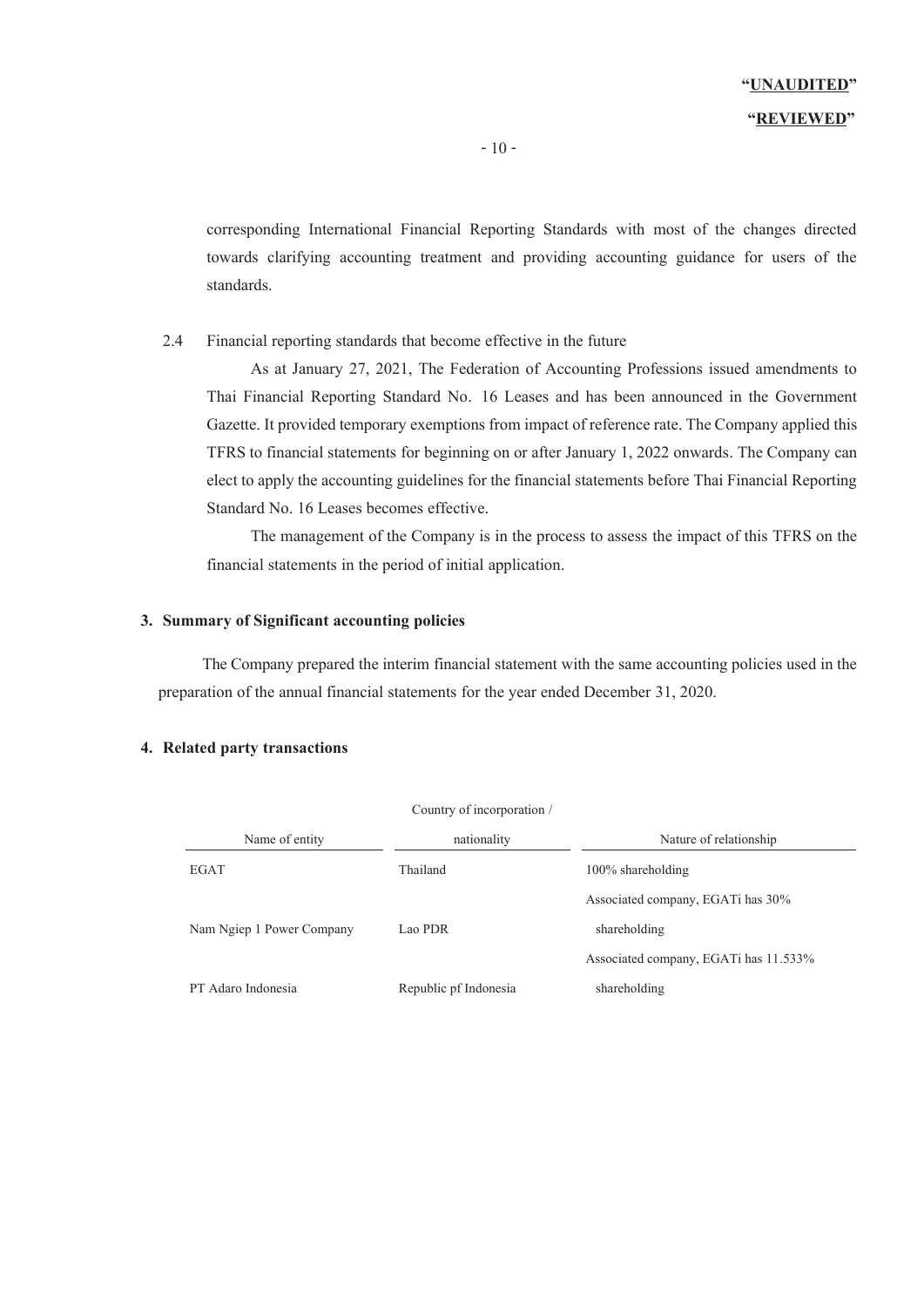### **"REVIEWED"**

Related parties significant transactions in the statements of financial position as at March 31, 2021 and 2020 are as follow:

|                                                     | Baht                                               |                                         |  |  |
|-----------------------------------------------------|----------------------------------------------------|-----------------------------------------|--|--|
|                                                     | Financial statements in which the equity method is |                                         |  |  |
|                                                     |                                                    | applied / Separate Financial Statements |  |  |
|                                                     | As at                                              | As at                                   |  |  |
|                                                     | March 31, 2021                                     | December 31, 2020                       |  |  |
| Trade accounts receivable - related party           |                                                    |                                         |  |  |
| Nam Ngiep 1 Power Company Limited                   | 2,902,137.50                                       | 608,226.00                              |  |  |
| Other current accounts receivable - related parties |                                                    |                                         |  |  |
| Managements and officers                            | 340,650.00                                         |                                         |  |  |
| Nam Ngiep 1 Power Company Limited                   |                                                    | 482,788.11                              |  |  |
| <b>EGAT</b>                                         |                                                    | 8,085.00                                |  |  |
|                                                     | 340,650.00                                         | 490,873.11                              |  |  |
| Trade accounts payable - related party              |                                                    |                                         |  |  |
| <b>EGAT</b>                                         | 815,017.21                                         | 797,238.27                              |  |  |
| Other current accounts payable - related parties    |                                                    |                                         |  |  |
| Managements and officers                            | 79,645.00                                          | 836,273.90                              |  |  |
| EGAT                                                | 535.70                                             | 34,979.25                               |  |  |
|                                                     | 80,180.70                                          | 871,253.15                              |  |  |
| Accrued expenses                                    |                                                    |                                         |  |  |
| <b>EGAT</b>                                         | 802,838.23                                         | 817,538.34                              |  |  |
| Share payable - related party                       |                                                    |                                         |  |  |
| PT Adaro Indonesia (161.50 USD Million)             |                                                    |                                         |  |  |
| The beginning balance of the period/year            | 4,878,398,200.00                                   | 4,898,504,950.00                        |  |  |
| Gain (loss) from exchange rate                      | 209,691,600.00                                     | (20,106,750.00)                         |  |  |
| The ending balance of the period/year               | 5,088,089,800.00                                   | 4,878,398,200.00                        |  |  |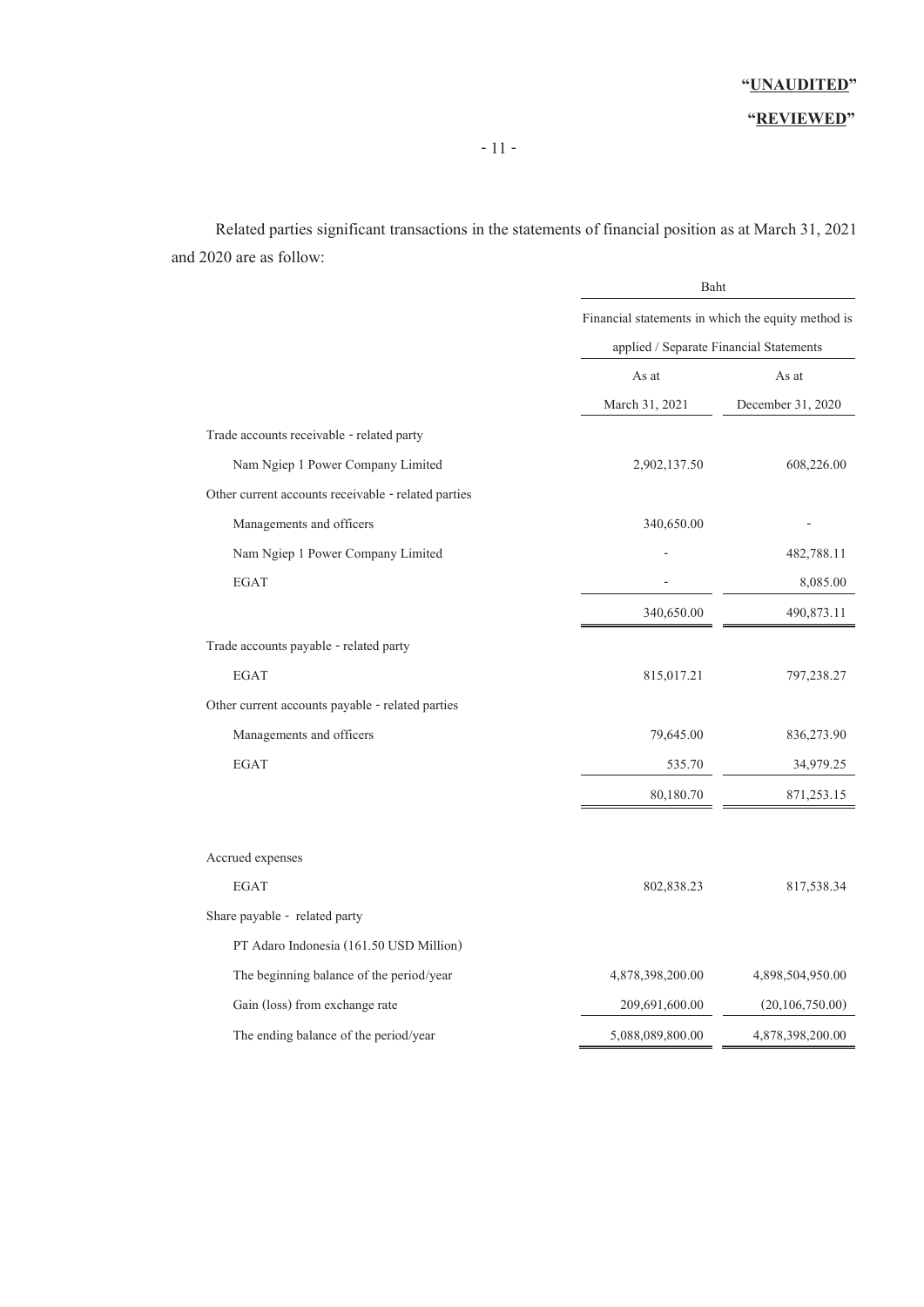### **"REVIEWED"**

Related parties significant transactions in the statements of comprehensive income for the threemonth period ended March 31, 2021 and 2020 are as follows:

|                                           | Baht                                               |                |  |  |  |
|-------------------------------------------|----------------------------------------------------|----------------|--|--|--|
|                                           | Financial statements in which the equity method is |                |  |  |  |
|                                           | applied /                                          |                |  |  |  |
|                                           | Separate Financial Statements                      |                |  |  |  |
|                                           | 2021                                               | 2020           |  |  |  |
| Revenue from services - related party     |                                                    |                |  |  |  |
| Nam Ngiep 1 Power Company Limited         | 2,419,349.39                                       | 664, 305.00    |  |  |  |
| Dividend income                           |                                                    |                |  |  |  |
| PT Adaro Indonesia                        |                                                    | 409,736,041.88 |  |  |  |
| Administrative expenses - related parties |                                                    |                |  |  |  |
| Directors and managements remuneration    | 3,721,524.02                                       | 7,268,220.75   |  |  |  |
| EGAT                                      | 3,965,141.30                                       | 3,508,948.72   |  |  |  |

### **5. Cash and cash equivalents**

This account consisted of:

|                                               | Baht                                               |                   |  |  |
|-----------------------------------------------|----------------------------------------------------|-------------------|--|--|
|                                               | Financial statements in which the equity method is |                   |  |  |
|                                               | applied / Separate Financial Statements            |                   |  |  |
|                                               | As at<br>As at                                     |                   |  |  |
|                                               | March 31, 2021                                     | December 31, 2020 |  |  |
| Current accounts                              | 1,000.00                                           | 1,000.00          |  |  |
| Saving accounts                               | 583, 821, 266. 96                                  | 236,889,085.96    |  |  |
| Fixed deposit receipts not more than 3 months | 495, 147, 060. 43                                  | 40,397,006.63     |  |  |
| Total cash and cash equivalents               | 1,078,969,327.39                                   | 277, 287, 092. 59 |  |  |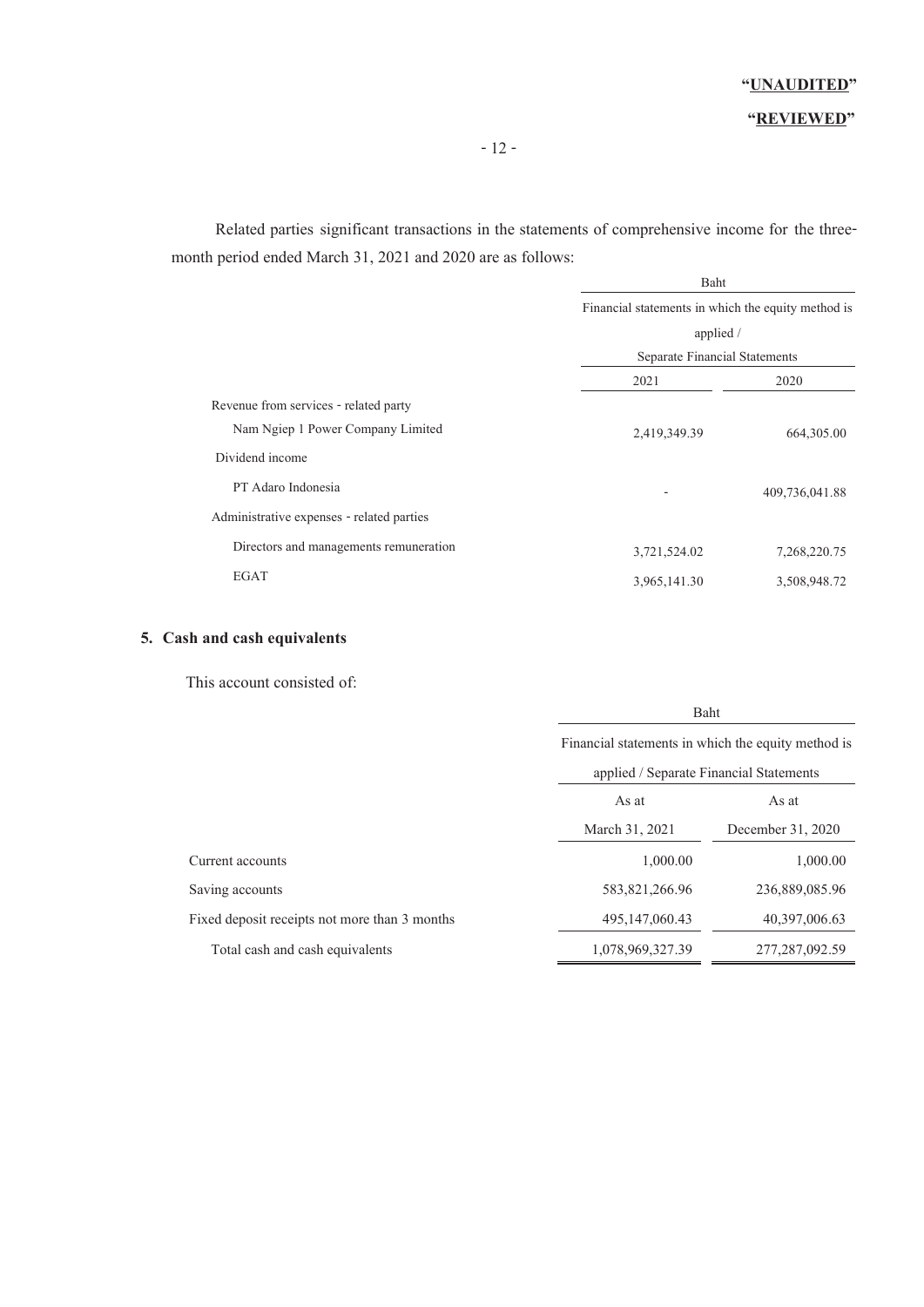### **"REVIEWED"**

### **6. Trade receivables**

This account consisted of:

|                                            | Baht                                            |                   |  |
|--------------------------------------------|-------------------------------------------------|-------------------|--|
|                                            | Financial statements in which the equity method |                   |  |
|                                            | is applied / Separate Financial Statements      |                   |  |
|                                            | As at<br>As at                                  |                   |  |
|                                            | March 31, 2021                                  | December 31, 2020 |  |
| Trade receivables - related party (Note 4) |                                                 |                   |  |
| Nam Ngiep 1 Power Company Limited          |                                                 |                   |  |
| Associated management services             | 2,145,150.00                                    | 608,226.00        |  |
| Technical support for associates           | 756,987.50                                      |                   |  |
| Total trade receivables                    | 2,902,137.50                                    | 608,226.00        |  |

### **7. Other current receivables**

This account consisted of:

|                                             | Baht                                            |                   |  |
|---------------------------------------------|-------------------------------------------------|-------------------|--|
|                                             | Financial statements in which the equity method |                   |  |
|                                             | is applied / Separate Financial Statements      |                   |  |
|                                             | As at<br>As at                                  |                   |  |
|                                             | March 31, 2021                                  | December 31, 2020 |  |
| Other receivable - related party (Note 4)   | 340,650.00                                      | 490,873.11        |  |
| Other receivable - co - developer           | 16,891,365.37                                   | 4, 147, 018. 76   |  |
| Other receivable - other persons or company | 34,006.88                                       | 1,065.72          |  |
| Prepaid expenses                            | 877,968.50                                      | 498,193.02        |  |
| Accrued interest income                     | 21,158,978.81                                   | 20,116,911.88     |  |
| Revenue Department receivable               | 17,511,789.90                                   | 40,464,503.87     |  |
| Total other current receivables             | 56,814,759.46                                   | 65,718,566.36     |  |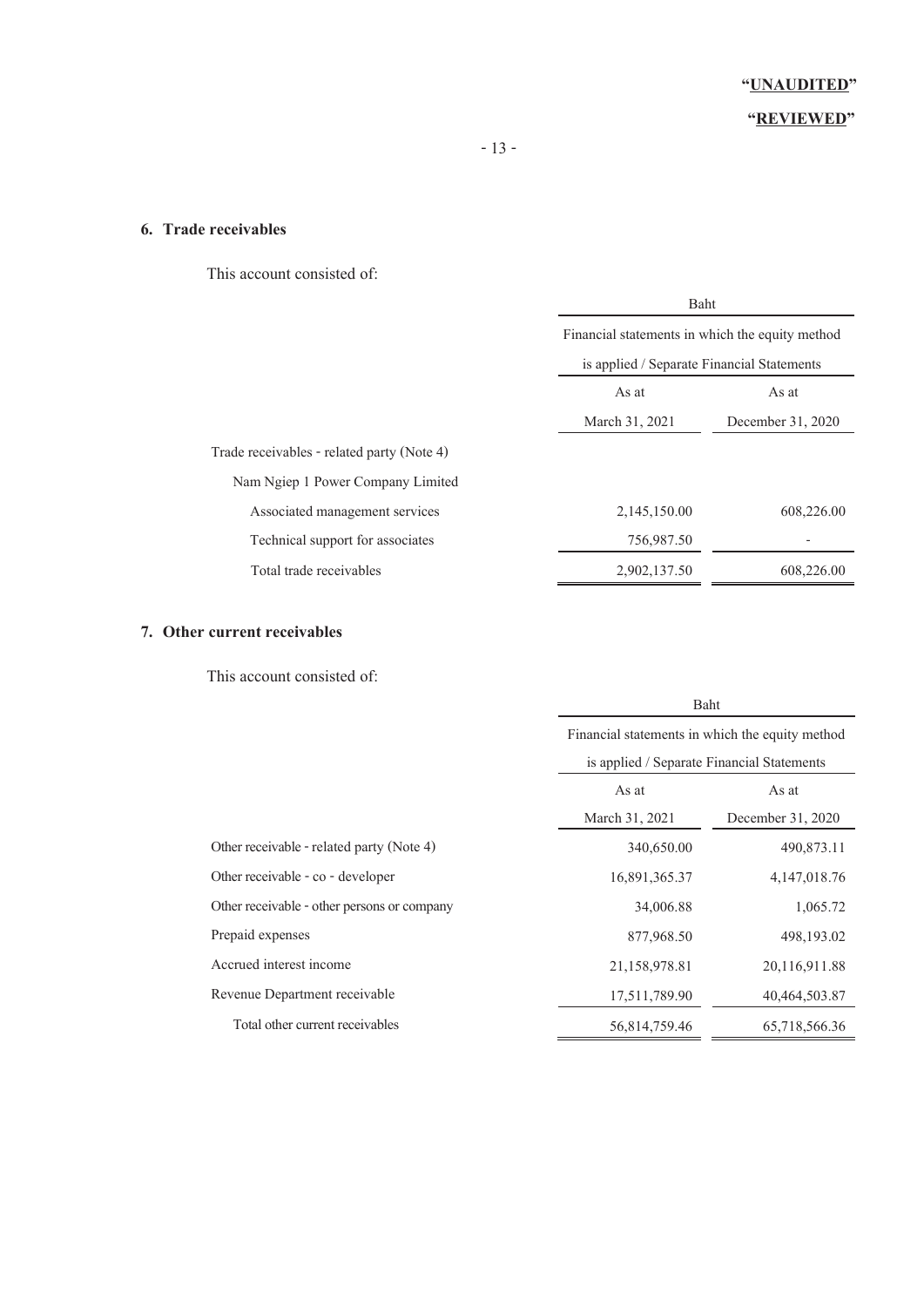### **"REVIEWED"**

### **8. Other current financial assets**

This account consisted of:

|                                           |                                            | Baht                                            |  |  |
|-------------------------------------------|--------------------------------------------|-------------------------------------------------|--|--|
|                                           |                                            | Financial statements in which the equity method |  |  |
|                                           | is applied / Separate Financial Statements |                                                 |  |  |
|                                           | As at                                      | As at                                           |  |  |
|                                           | March 31, 2021                             | December 31, 2020                               |  |  |
| Fixed deposits more than 3 months         |                                            |                                                 |  |  |
| but not more than 12 months               | 4,346,380,429.60                           | 4,158,004,302.20                                |  |  |
| Fixed deposit receipts more than 3 months |                                            |                                                 |  |  |
| but not more than 12 months               | 617, 623, 124.00                           | 1,437,231,340.47                                |  |  |
| Total other current financial assets      | 4,964,003,553.60                           | 5,595,235,642.67                                |  |  |

### **9. Investment in associates**

9.1 Information of associated companies

|                      |                       |                               | Shareholding proportion<br>$\left(\frac{0}{0}\right)$ |          |
|----------------------|-----------------------|-------------------------------|-------------------------------------------------------|----------|
|                      | Country of            |                               | As at                                                 | As at    |
|                      | incorporation /       |                               | March 31,                                             | December |
| Name of entity       | nationality           | <b>Business</b>               | 2021                                                  | 31, 2020 |
| Associated companies |                       |                               |                                                       |          |
| Nam Ngiep 1 Power    |                       | Generation and supply of      |                                                       |          |
| Compaty Limited      | Lao PDR               | electricity                   | 30                                                    | 30       |
| PT Adaro Indonesia   | Republic of Indonesia | Generation and supply of coal | 11.533                                                | 11.533   |

The Company has invested in PT Adaro Indonesia with a shareholding proportion of 11.533% which the Company has 1 representative in the Board of Commissioners from total 6 representatives to control the management of Board of Directors which the Company has 1 voting right.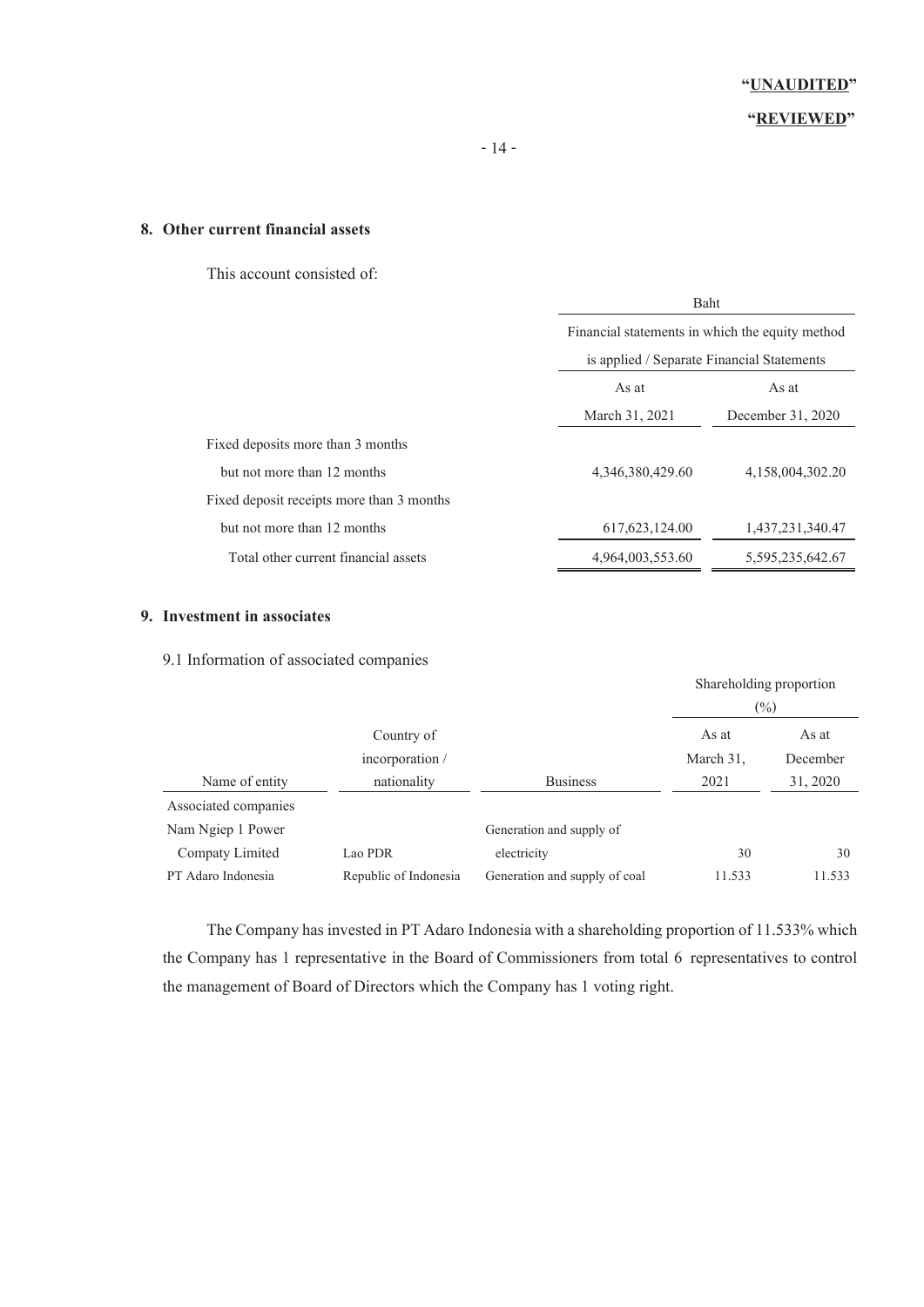## 9.2 Details of investment in associates

|                   |                   |                   |                   |                     | Dividend                         |
|-------------------|-------------------|-------------------|-------------------|---------------------|----------------------------------|
| As at             | As at             | As at             | As at             |                     | For the three-month period ended |
| March 31,         | December 31,      | March 31,         | December 31,      |                     |                                  |
| 2021              | 2020              | 2021              | 2020              | 2021                | 2020                             |
|                   |                   |                   |                   |                     |                                  |
|                   |                   |                   |                   |                     |                                  |
| 1,838,281,622.91  | 1,514,960,186.73  | 3,096,231,265.18  | 3,096,231,265.18  |                     |                                  |
| 9,827,875,755.78  | 9,623,534,309.60  | 11,603,316,150.00 | 11,603,316,150.00 |                     | 409,736,041.88                   |
| 11,666,157,378.69 | 11,138,494,496.33 | 14,699,547,415.18 | 14,699,547,415.18 |                     | 409,736,041.88                   |
|                   |                   | Equity method     |                   | Baht<br>Cost method | March 31                         |

Movement in the investments in associates can be analyzed as follows:

|                                               | Baht              |                    |                   |                   |
|-----------------------------------------------|-------------------|--------------------|-------------------|-------------------|
|                                               | Equity method     |                    |                   | Cost method       |
|                                               | As at<br>As at    |                    | As at             | As at             |
|                                               | March 31,         | December 31,       | March 31,         | December 31,      |
|                                               | 2021              | 2020               | 2021              | 2020              |
| Beginning balance                             | 11,138,494,496.33 | 11,480,199,838.65  | 14,699,547,415.18 | 14,699,547,415.18 |
| Share of profit from investment in associates | 162, 175, 156.40  | 207, 171, 280. 21  |                   |                   |
| Exchange differences on translating financial |                   |                    |                   |                   |
| statements                                    | 190,672,493.43    | (6,230,549.04)     |                   |                   |
| Gain (loss) on cash flow hedges               | 174,815,232.53    | (145,677,062.86)   |                   |                   |
| Share of other comprehensive income of        |                   |                    |                   |                   |
| associated companies                          |                   |                    |                   |                   |
| Re-measure the defined employee benefit plans |                   | 12,767,031.25      |                   |                   |
| Dividend income                               |                   | (409, 736, 041.88) |                   |                   |
| Ending balance                                | 11,666,157,378.69 | 11,138,494,496.33  | 14,699,547,415.18 | 14,699,547,415.18 |

Investment in Nam Ngiep 1 Power Company Limited

The Company has pledged all of shares in Nam Ngiep 1 Power Company Limited in amount of 942,000 shares at USD 100.00 per share and grant security over all related dividends and other rights, interests and benefits arising from such shares in favor of Nam Ngiep 1 Power Company Limited's lenders and other secured parties, as at March 31, 2021, the Company has fully paid up share in amount of shares 942,000.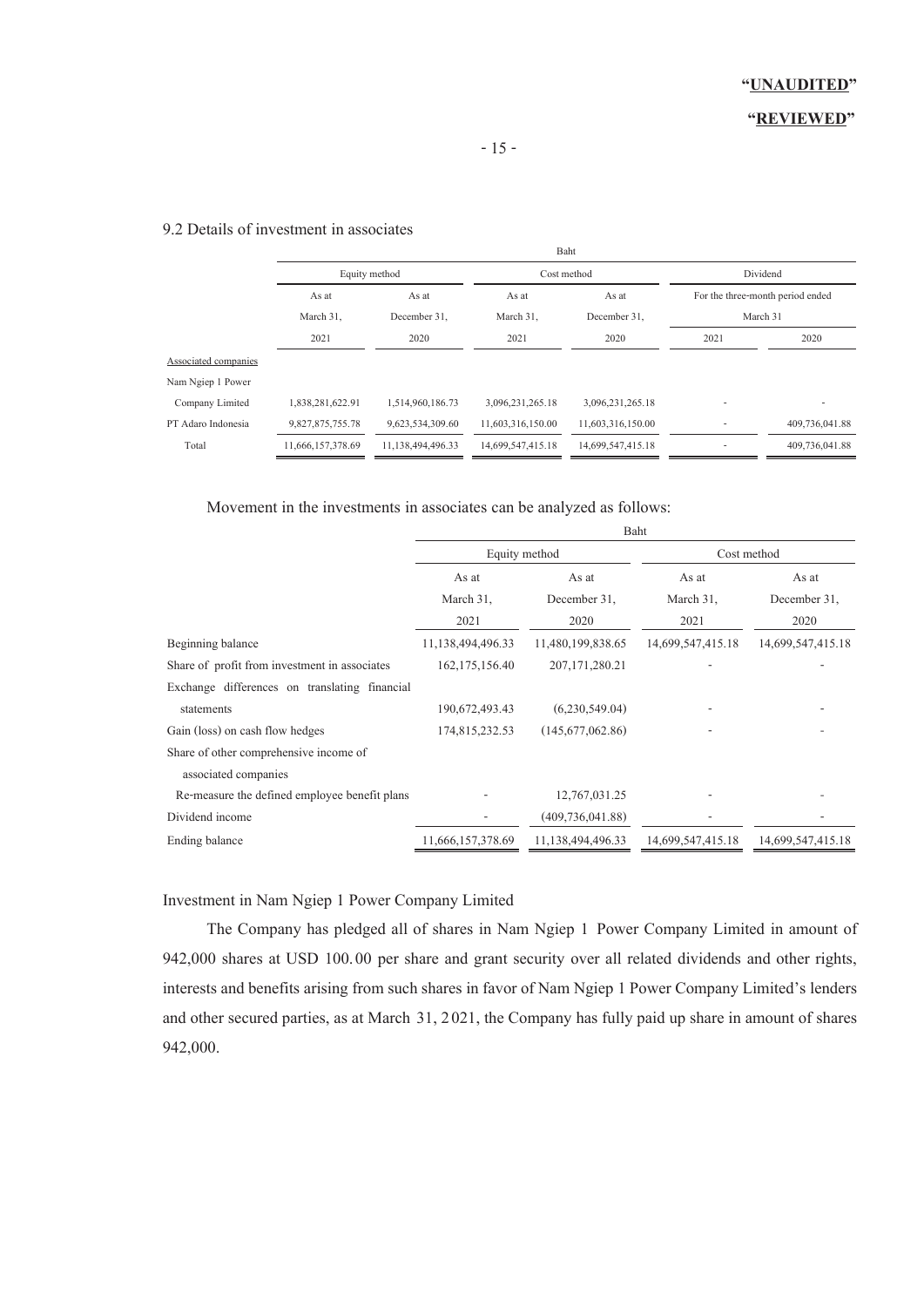## **"UNAUDITED" "REVIEWED"**

### Investment in PT Adaro Indonesia

The Company has signed Subscription Agreement for purchase shares in PT Adaro Indonesia in amount of USD 325 million. On November 22, 2016, the Company has paid for such share in amount of USD 163.50 million (approximately Baht 5,829.85 million) and the Company will pay the remaining in amount of USD 161.50 million in 2022 - 2027 when PT Adaro Indonesia has met the conditions in Subscription Agreement. The Company has recorded the value of investment and the remaining amount of share payables in the financial statements.

### **10. Equipment**

This account consisted of:

|                                          | Baht                            |
|------------------------------------------|---------------------------------|
|                                          | Financial statements in         |
|                                          | which the equity method         |
|                                          | is applied / Separate Financial |
|                                          | <b>Statements</b>               |
| At cost                                  |                                 |
| Balance as at December 31, 2020          | 5,064,496.00                    |
| Disposal and write-off during the period | (1,128,052.85)                  |
| Balance as at March 31, 2021             | 3,936,443.15                    |
| <b>Accumulated depreciation</b>          |                                 |
| Balance as at December 31, 2020          | (4,228,647.75)                  |
| Depreciation for the period              | (79,311.64)                     |
| Accumulated depreciation of disposal     |                                 |
| and write-off of asset                   | 1,092,356.45                    |
| Balance as at March 31, 2021             | (3,215,602.94)                  |
| Net book value                           |                                 |
| Balance as at December 31, 2020          | 835, 848. 25                    |
| Balance as at March 31, 2021             | 720,840.21                      |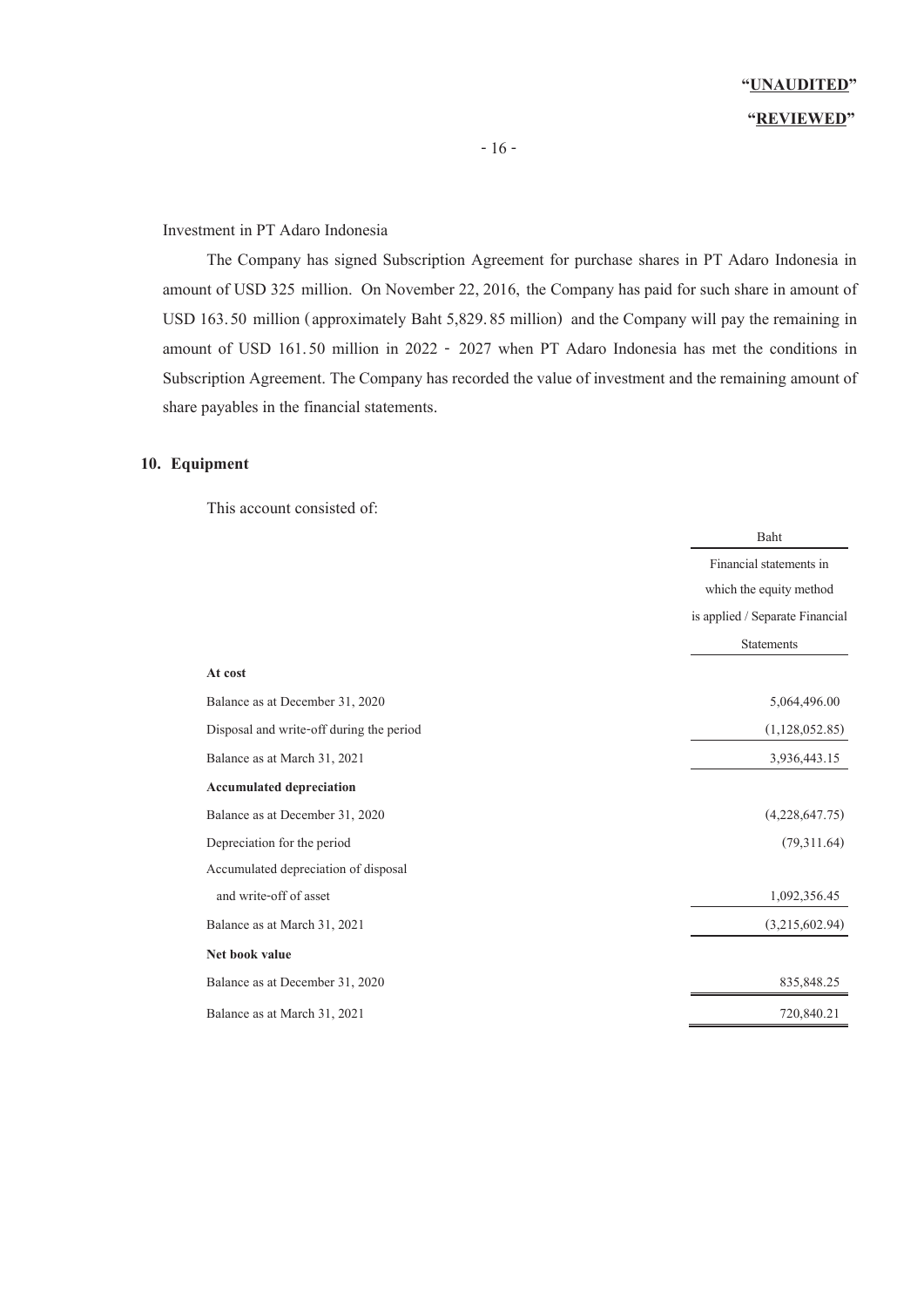### **"REVIEWED"**

### **11. Right-of-use assets**

This account consisted of:

|                                                    | Baht                                       |                   |  |
|----------------------------------------------------|--------------------------------------------|-------------------|--|
|                                                    | Financial statements in which the equity   |                   |  |
|                                                    | method                                     |                   |  |
|                                                    | is applied / Separate Financial Statements |                   |  |
|                                                    | As at<br>As at                             |                   |  |
|                                                    | March 31, 2021                             | December 31, 2020 |  |
| Net book value at the beginning of the period/year | 1, 117, 677. 65                            | 1,653,751.70      |  |
| Increases during the period/year                   | 6,224,546.76                               |                   |  |
| Depreciation for the period/year                   | (475, 230.81)                              | (536, 074, 05)    |  |
| Net book value at the ending of the period/year    | 6,866,993.60                               | 1,117,677.65      |  |

The right-of-use asset is measured at present value of lease payments that are not paid at the commencement date, discounted using the incremental borrowing rate of the Company. The incremental borrowing rate is between 2.24 % to 6.275 % per year (Note 18)

### **12. Intangible assets**

This account consisted of:

|                                          | Baht                                            |                 |                |  |
|------------------------------------------|-------------------------------------------------|-----------------|----------------|--|
|                                          | Financial statements in which the equity method |                 |                |  |
|                                          | is applied / Separate Financial Statements      |                 |                |  |
|                                          | Computer                                        |                 |                |  |
|                                          | software -<br>Computer                          |                 |                |  |
|                                          | software                                        | work in process | Total          |  |
| Cost                                     |                                                 |                 |                |  |
| Balance as at December 31, 2020          | 4,993,004.07                                    | 6,963,200.00    | 11,956,204.07  |  |
| Disposal and write-off during the period | (118,791.40)                                    |                 | (118,791,40)   |  |
| Balance as at March 31, 2021             | 4,874,212.67                                    | 6,963,200.00    | 11,837,412.67  |  |
|                                          |                                                 |                 |                |  |
| <b>Accumulated depreciation</b>          |                                                 |                 |                |  |
| Balance as at December 31, 2020          | (3,792,506.06)                                  |                 | (3,792,506.06) |  |
| Write-off during the period              | (90, 983, 24)                                   |                 | (90, 983, 24)  |  |
| Accumulated of disposal and write-off    | 118,791.40                                      |                 | 118,791.40     |  |
| Balance as at March 31, 2021             | (3,764,697,90)                                  |                 | (3,764,697,90) |  |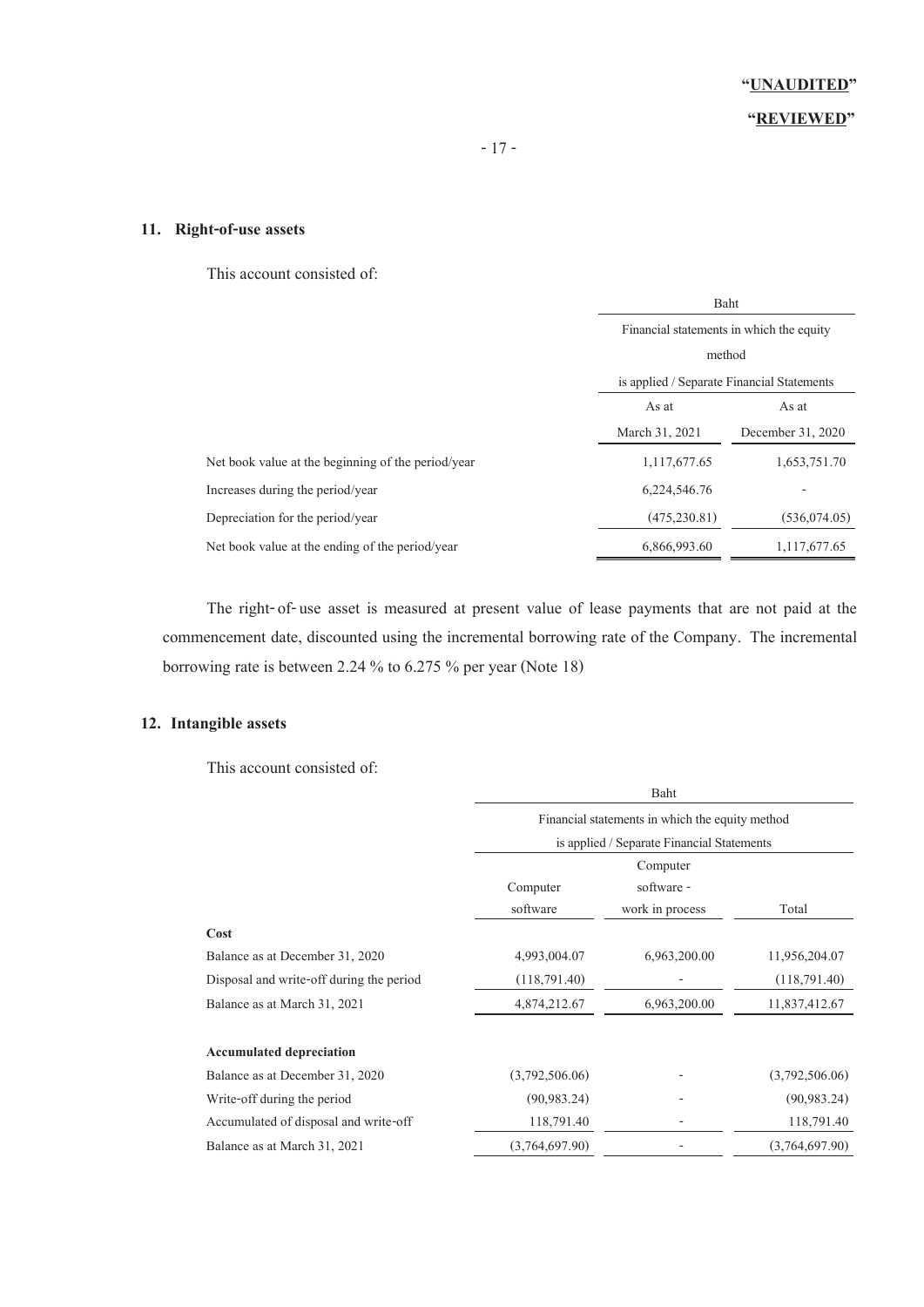### **"REVIEWED"**

|                                 | Baht                                            |                 |              |  |
|---------------------------------|-------------------------------------------------|-----------------|--------------|--|
|                                 | Financial statements in which the equity method |                 |              |  |
|                                 | is applied / Separate Financial Statements      |                 |              |  |
|                                 | Computer                                        |                 |              |  |
|                                 | Computer                                        | software -      |              |  |
|                                 | software                                        | work in process | Total        |  |
| Net book value                  |                                                 |                 |              |  |
| Balance as at December 31, 2020 | 1,200,498.01                                    | 6,963,200.00    | 8,163,698.01 |  |
| Balance as at March 31, 2021    | 1,109,514.77                                    | 6,963,200.00    | 8,072,714.77 |  |

### **13. Project development costs - for collection**

As at March 31, 2021, the Company has recognized project development costs - for collection of the Upper Thanlwin (Mong Ton) Hydropower Project and Quang Tri 1 Thermal Power Project.These costs are occurred after the principle of project investment was approved by the Minister of Energy on November 21, 2014and May 16, 2016, respectively and agreed by Project Management Committee to reimburse after establishment of the project company as follows:

|                               | Baht                                            |                     |                  |
|-------------------------------|-------------------------------------------------|---------------------|------------------|
|                               | Financial statements in which the equity method |                     |                  |
|                               | is applied / Separate Financial Statements      |                     |                  |
|                               | Upper Thanlwin                                  |                     |                  |
|                               | (Mong Ton)                                      | Quang Tri 1 Thermal |                  |
|                               | <b>Hydropower Project</b>                       | Power Plant Project | Total            |
| Balance as at January 1, 2021 | 454,773,403.16                                  | 57,406,886.35       | 512,180,289.51   |
| Additions during the period   |                                                 | 22, 165, 250, 47    | 22, 165, 250, 47 |
| Gain on exchange rate         | 16,367,816.65                                   | 1,789,505.40        | 18, 157, 322, 05 |
| Balance as at March 31, 2021  | 471, 141, 219.81                                | 81, 361, 642, 22    | 552,502,862.03   |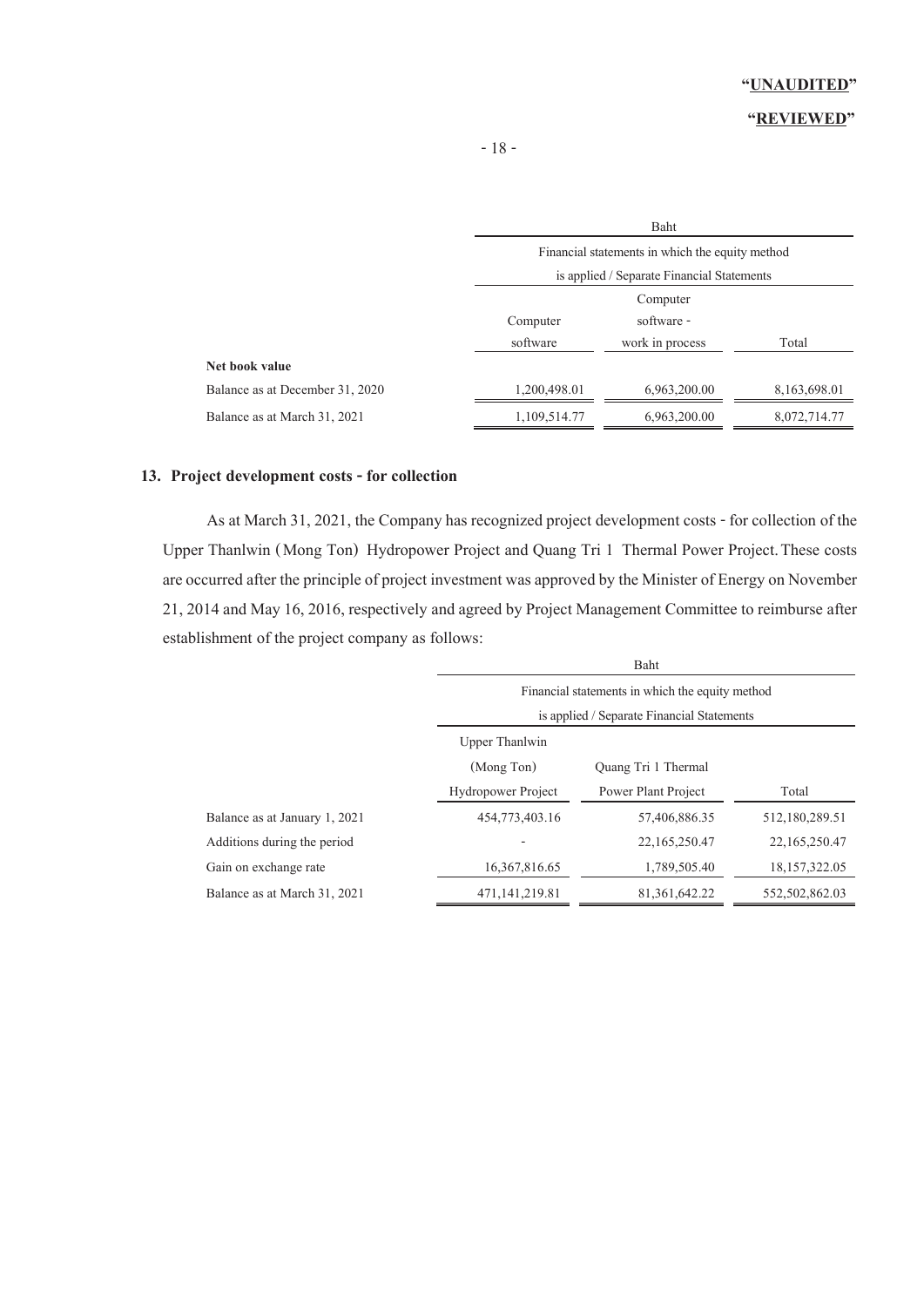### **14. Deferred tax assets and liabilities**

The movements in deferred tax assets and liabilities for the three-month period ended March 31, 2021 are summarized as follows:

|                              |                   | Baht                                            |                |  |  |
|------------------------------|-------------------|-------------------------------------------------|----------------|--|--|
|                              |                   | Financial statements in which the equity method |                |  |  |
|                              |                   | is applied / Separate Financial Statements      |                |  |  |
|                              | As at             | Revenue (expenses)<br>As at                     |                |  |  |
|                              | December 31, 2020 | in profit and loss                              | March 31, 2021 |  |  |
| Deferred tax assets :        |                   |                                                 |                |  |  |
| Lease agreements             | 20,349.37         | 3,443.10                                        | 23,792.47      |  |  |
| Employee benefit obligations | 1,789,107.84      | 90,756.29                                       | 1,879,864.13   |  |  |
| Total                        | 1,809,457.21      | 94,199.39                                       | 1,903,656.60   |  |  |
| Deferred tax liabilities :   |                   |                                                 |                |  |  |
| Equipment                    | 18,261.65         | 1,484.86                                        | 16,776.79      |  |  |
| Total                        | 18,261.65         | 1,484.86                                        | 16,776.79      |  |  |
| Net                          | 1,791,195.56      |                                                 | 1,886,879.81   |  |  |
|                              |                   |                                                 |                |  |  |

### **15. Trade payables**

This account consisted of:

|                                         |                | Baht                                            |  |  |
|-----------------------------------------|----------------|-------------------------------------------------|--|--|
|                                         |                | Financial statements in which the equity method |  |  |
|                                         |                | is applied / Separate Financial Statements      |  |  |
|                                         | As at          | As at                                           |  |  |
|                                         | March 31, 2021 | December 31, 2020                               |  |  |
| Trade payables - related party (Note 4) |                |                                                 |  |  |
| <b>EGAT</b>                             |                |                                                 |  |  |
| Service expenses                        | 815,017.21     | 797,238.27                                      |  |  |
|                                         | 815,017.21     | 797,238.27                                      |  |  |
| Trade payables - non - related party    |                |                                                 |  |  |
| Consultant fees                         | 36,664,339.70  | 3,038,905.51                                    |  |  |
| Other expenses                          |                | 271.86                                          |  |  |
|                                         | 36,664,339.70  | 3,039,177.37                                    |  |  |
| Total trade payables                    | 37,479,356.91  | 3,836,415.64                                    |  |  |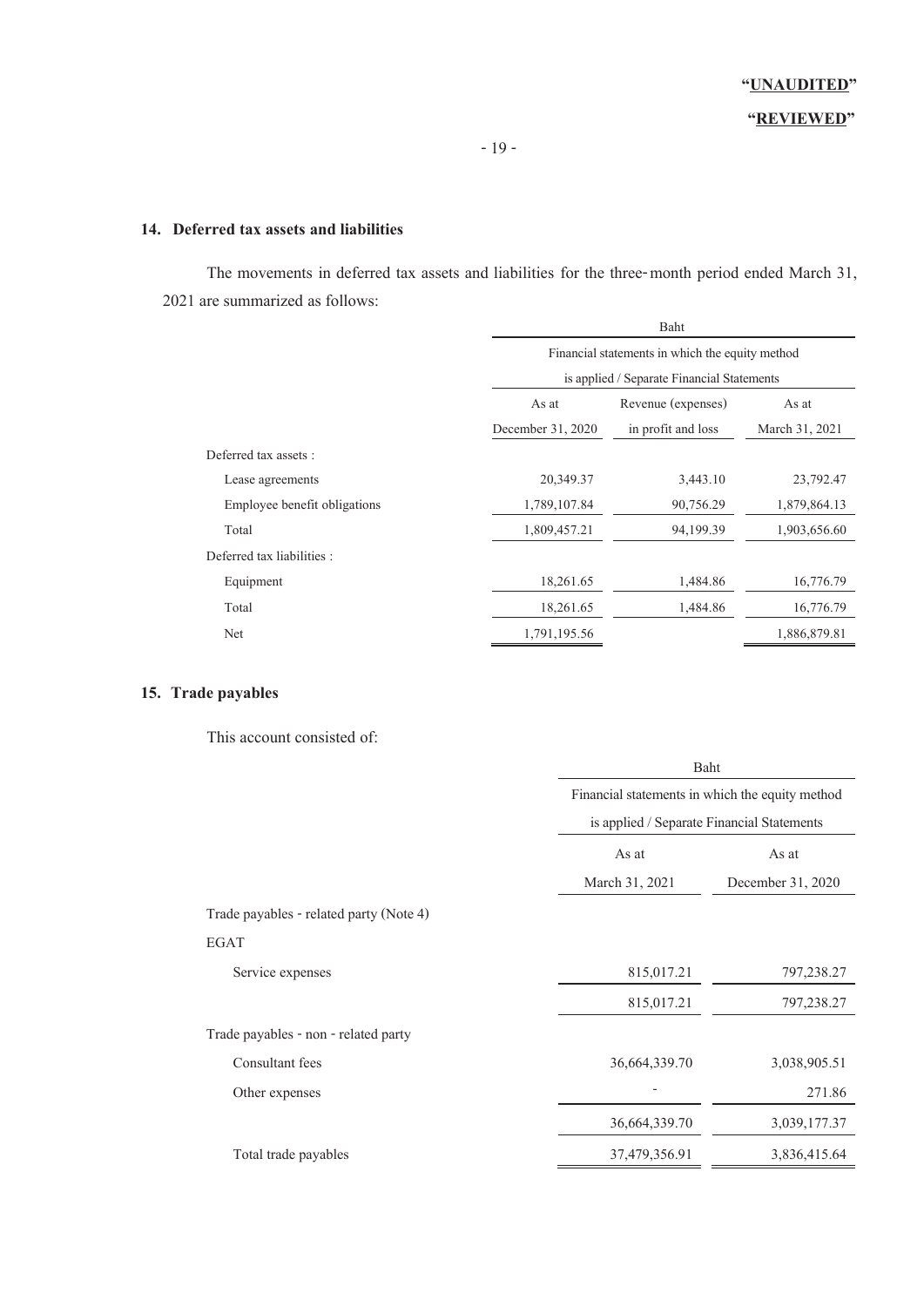### **"REVIEWED"**

### **16. Other current payables**

This account consisted of:

|                                                  | Baht                                            |                   |
|--------------------------------------------------|-------------------------------------------------|-------------------|
|                                                  | Financial statements in which the equity method |                   |
|                                                  | is applied / Separate Financial Statements      |                   |
|                                                  | As at                                           | As at             |
|                                                  | March 31, 2021                                  | December 31, 2020 |
| Other payables - related person (Note 4)         | 79,645.00                                       | 836,273.90        |
| Other payables - related party (Note 4)          | 535.70                                          | 34,979.25         |
| Other payables - non - related party             | 4,735,809.83                                    | 3,200,833.06      |
| Advanced received - project development expenses | 754,294.03                                      | 7,206,313.81      |
| Accrued expenses - related party (Note 4)        |                                                 |                   |
| <b>EGAT</b>                                      |                                                 |                   |
| Service expenses                                 | 802,838.23                                      | 794,622.05        |
| Other expenses                                   |                                                 | 22,916.29         |
|                                                  | 802,838.23                                      | 817,538.34        |
| Other accrued expenses consisted of:             |                                                 |                   |
| Project development expenses                     | 101,995.54                                      | 1,486,041.51      |
| Employee expenses                                | 195,022.50                                      | 18,578,102.70     |
| Other service fees                               | 619,861.03                                      | 881,576.44        |
| Other expenses                                   | 917,441.69                                      | 2,719,413.39      |
|                                                  | 1,834,320.76                                    | 23,665,134.04     |
| Total other current payables                     | 8,207,443.55                                    | 35,761,072.40     |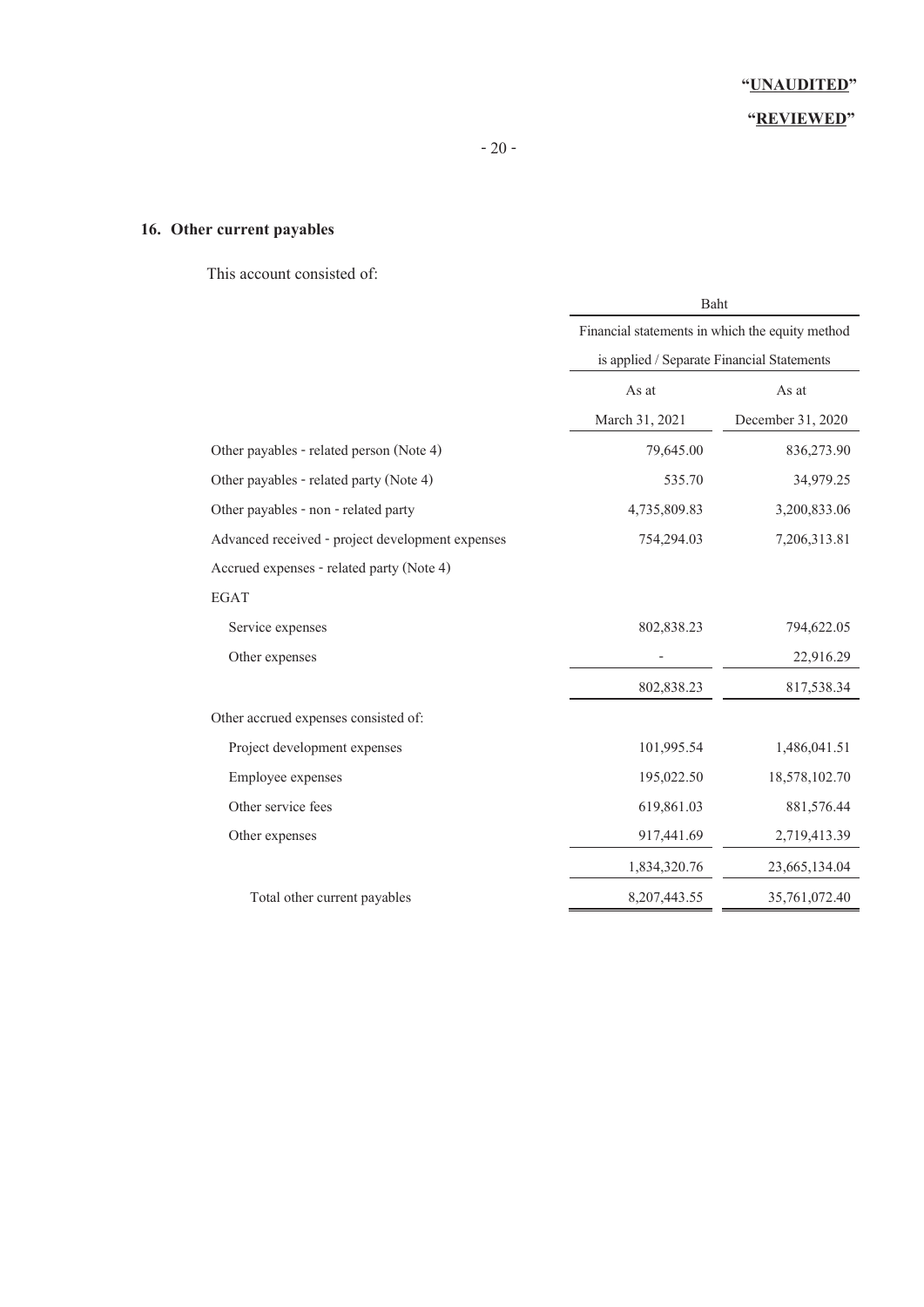### **"REVIEWED"**

### **17. Other current liabilities**

This account consisted of:

| Baht                                            |                   |  |
|-------------------------------------------------|-------------------|--|
| Financial statements in which the equity method |                   |  |
| is applied / Separate Financial Statements      |                   |  |
| As at<br>As at                                  |                   |  |
| March 31, 2021                                  | December 31, 2020 |  |
| 1,464,477.33                                    | 1,612,137.33      |  |
| 4, 144, 513. 92                                 | 756,643.71        |  |
| 5,608,991.25                                    | 2,368,781.04      |  |
|                                                 |                   |  |

### **18. Lease liabilities**

This account consisted of:

|                                                | Baht<br>Financial statements in which the equity method<br>is applied / Separate Financial Statements |                   |
|------------------------------------------------|-------------------------------------------------------------------------------------------------------|-------------------|
|                                                |                                                                                                       |                   |
|                                                |                                                                                                       |                   |
|                                                | As at                                                                                                 | As at             |
|                                                | March 31, 2021                                                                                        | December 31, 2020 |
| Balance as at the beginning of the period/year | 1,219,424.42                                                                                          | 1,750,630.45      |
| Increase during the period/year                | 6,224,546.76                                                                                          |                   |
| Increase from interest                         | 73,052.19                                                                                             | 94,743.97         |
| Payment during the period/year                 | (531,067.50)                                                                                          | (625,950.00)      |
| Balance as at the ending of the period/year    | 6,985,955.87                                                                                          | 1,219,424.42      |
| Less Current portion due within one year       | (1,881,644.80)                                                                                        | (565, 513.67)     |
| Lease liabilities - net                        | 5, 104, 311.07                                                                                        | 653,910.75        |

The payment of these contracts are as follows:

|                                    |              |                      | Baht         |              |                         |              |
|------------------------------------|--------------|----------------------|--------------|--------------|-------------------------|--------------|
|                                    |              | As at March 31, 2021 |              |              | As at December 31, 2020 |              |
|                                    | Principle    | Deferred Interest    | Total debts  | Principle    | Deferred Interest       | Total debts  |
| Payment due within 1 year          | 1,881,644.80 | 242,625.20           | 2.124.270.00 | 565,513.67   | 60.436.33               | 625,950.00   |
| Payment due over 1 year to 5 years | 5,104,311.07 | 336,013.93           | 5,440,325.00 | 653,910.75   | 24.201.75               | 678,112.50   |
| Total                              | 6,985,955.87 | 578,639.13           | 7,564,595.00 | 1.219.424.42 | 84,638.08               | 1,304,062.50 |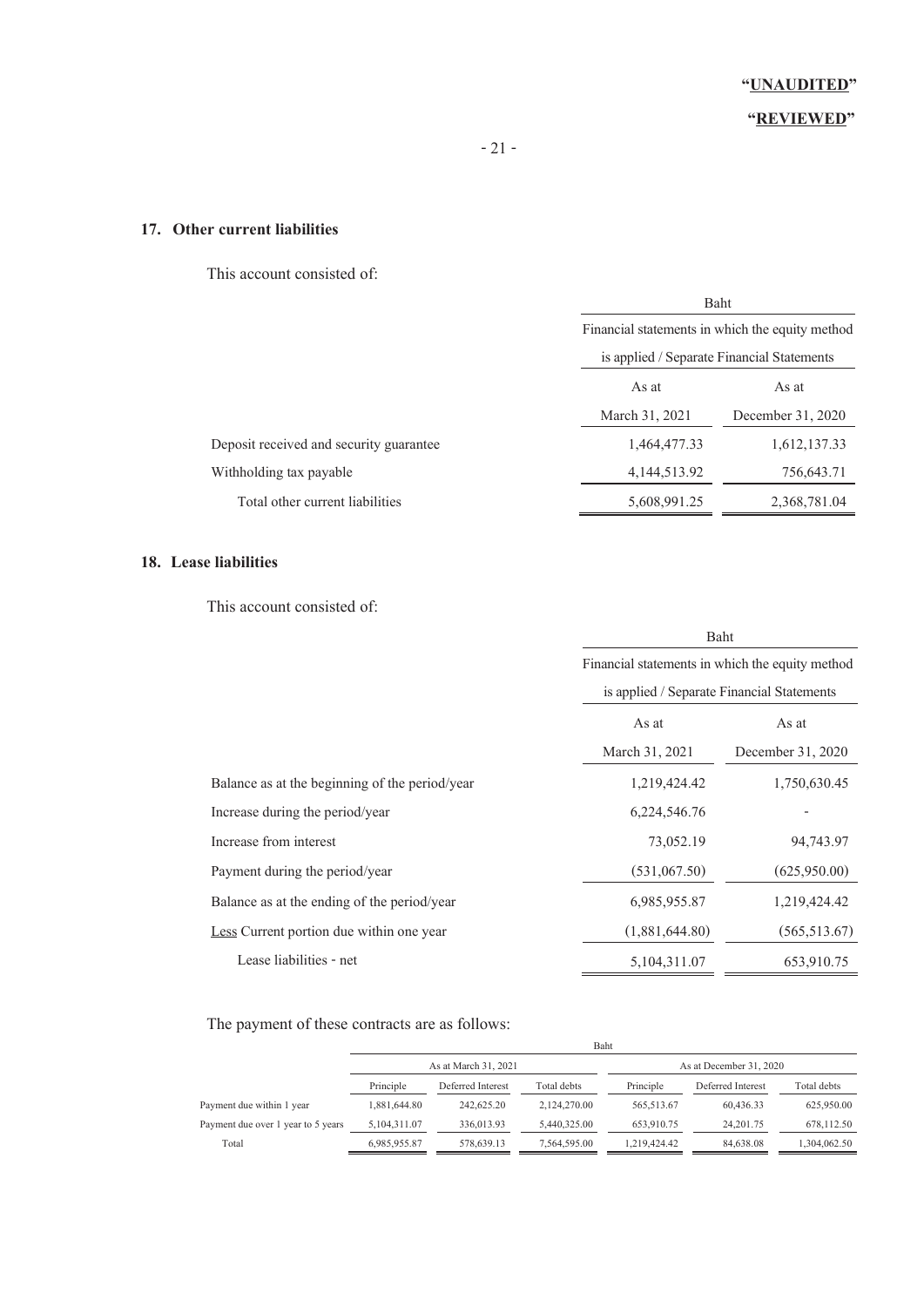### **"REVIEWED"**

### **19. Employee benefit obligations**

### The statements of financial position

|                                                     | Baht<br>Financial statements in which the equity method<br>is applied / Separate Financial Statements |                   |
|-----------------------------------------------------|-------------------------------------------------------------------------------------------------------|-------------------|
|                                                     |                                                                                                       |                   |
|                                                     |                                                                                                       |                   |
|                                                     | As at                                                                                                 | As at             |
|                                                     | March 31, 2021                                                                                        | December 31, 2020 |
| Employee benefit obligations at beginning balance   | 8,945,539.18                                                                                          | 6,523,994.00      |
| Actuarial gain (loss)                               |                                                                                                       |                   |
| - Effect on changes in demographic assumptions      |                                                                                                       | 90,597.93         |
| - Effect on changes in financial assumptions        |                                                                                                       | 517,915.26        |
| - Effect on experience adjustments                  |                                                                                                       | (1,067,174.76)    |
|                                                     |                                                                                                       | (458, 661.57)     |
| Past service costs and interest-change a considered |                                                                                                       |                   |
| post-employment plan amendment                      |                                                                                                       | 1,624,624.75      |
| Current service costs and interest                  | 453,781.44                                                                                            | 1,255,582.00      |
| Employee benefit obligations at ending balance      | 9,399,320.62                                                                                          | 8,945,539.18      |

### Expense recognized in statement of comprehensive income

|                                            | Baht<br>Financial statements in which the equity method<br>is applied / Separate Financial Statements |            |
|--------------------------------------------|-------------------------------------------------------------------------------------------------------|------------|
|                                            |                                                                                                       |            |
|                                            |                                                                                                       |            |
|                                            | 2021                                                                                                  | 2020       |
| Current service costs                      | 402,514.42                                                                                            | 264,965.25 |
| Interest on the defined benefit obligation | 51,267.02                                                                                             | 48,930.25  |
| Total                                      | 453,781.44                                                                                            | 313,895.50 |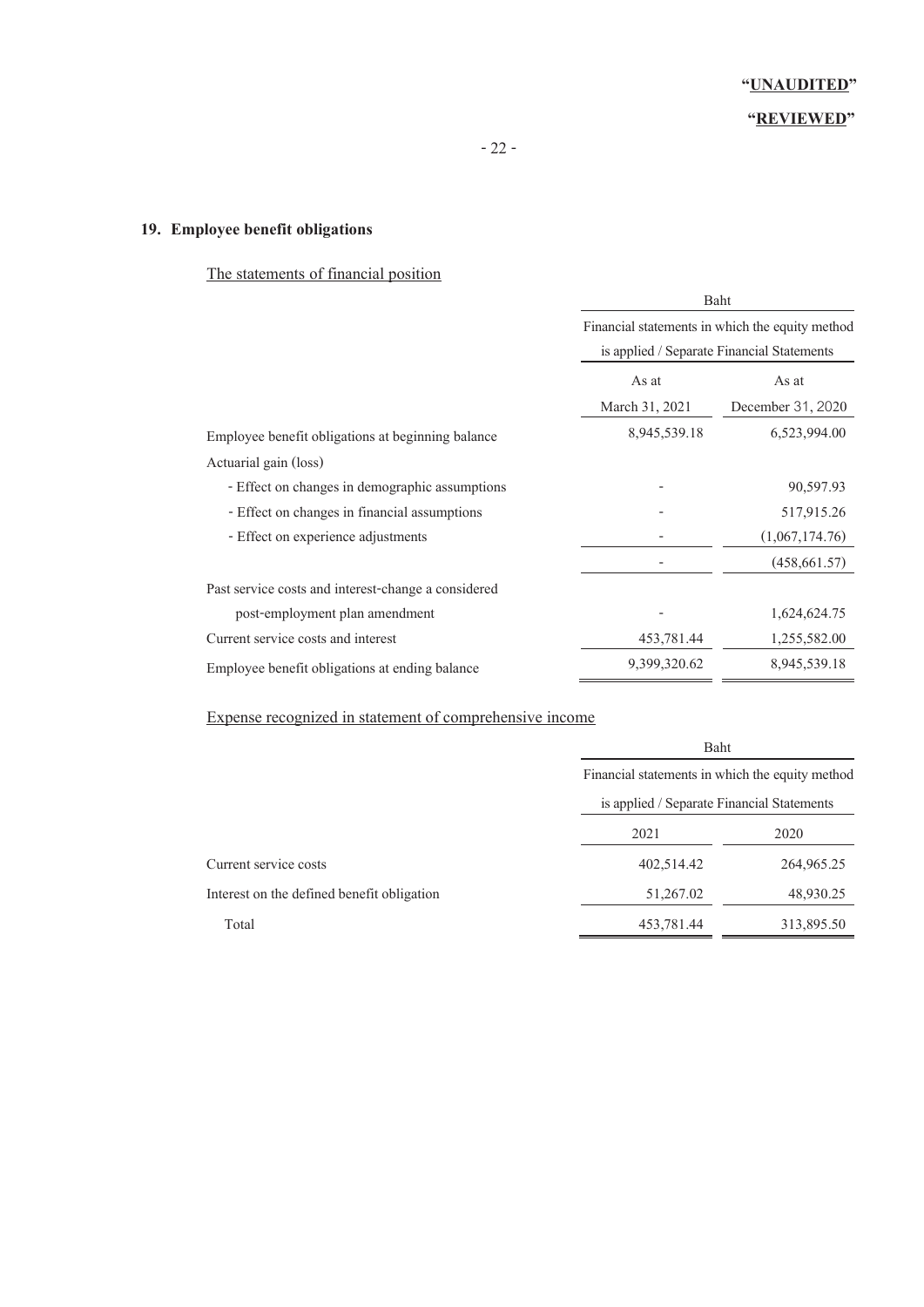### **20. Revenue from services**

For the three-month period ended March 31, 2021 and 2020 are as follows:

|                                                | Baht<br>Financial statements in which the equity method<br>is applied / Separate Financial Statements |             |
|------------------------------------------------|-------------------------------------------------------------------------------------------------------|-------------|
|                                                |                                                                                                       |             |
|                                                |                                                                                                       |             |
|                                                | 2021                                                                                                  | 2020        |
| Revenue from services - related party (Note 4) |                                                                                                       |             |
| Nam Ngiep 1 Power Company Limited              |                                                                                                       |             |
| Management services agreement                  | 2,145,150.00                                                                                          | 664, 305.00 |
| Associate technical support services           | 274,199.39                                                                                            |             |
| Total revenue from services                    | 2,419,349.39                                                                                          | 664, 305.00 |

### **21. Cost of services**

For the three-month period ended March 31, 2021 and 2020 are as follows:

|                                       | Baht                                            |            |
|---------------------------------------|-------------------------------------------------|------------|
|                                       | Financial statements in which the equity method |            |
|                                       | is applied / Separate Financial Statements      |            |
|                                       | 2021                                            | 2020       |
| Associate management service expenses | 1,824,045.40                                    | 537,330.34 |
| Total cost of services                | 1,824,045.40                                    | 537,330.34 |

### **22. Administrative expenses**

For the three-month period ended March 31, 2021 and 2020 are as follows:

| Baht<br>Financial statements in which the equity method<br>is applied / Separate Financial Statements |              |      |      |
|-------------------------------------------------------------------------------------------------------|--------------|------|------|
|                                                                                                       |              | 2021 | 2020 |
|                                                                                                       |              |      |      |
|                                                                                                       |              |      |      |
| 2,395,451.30                                                                                          | 2,416,906.72 |      |      |
|                                                                                                       | 129,042.00   |      |      |
|                                                                                                       |              |      |      |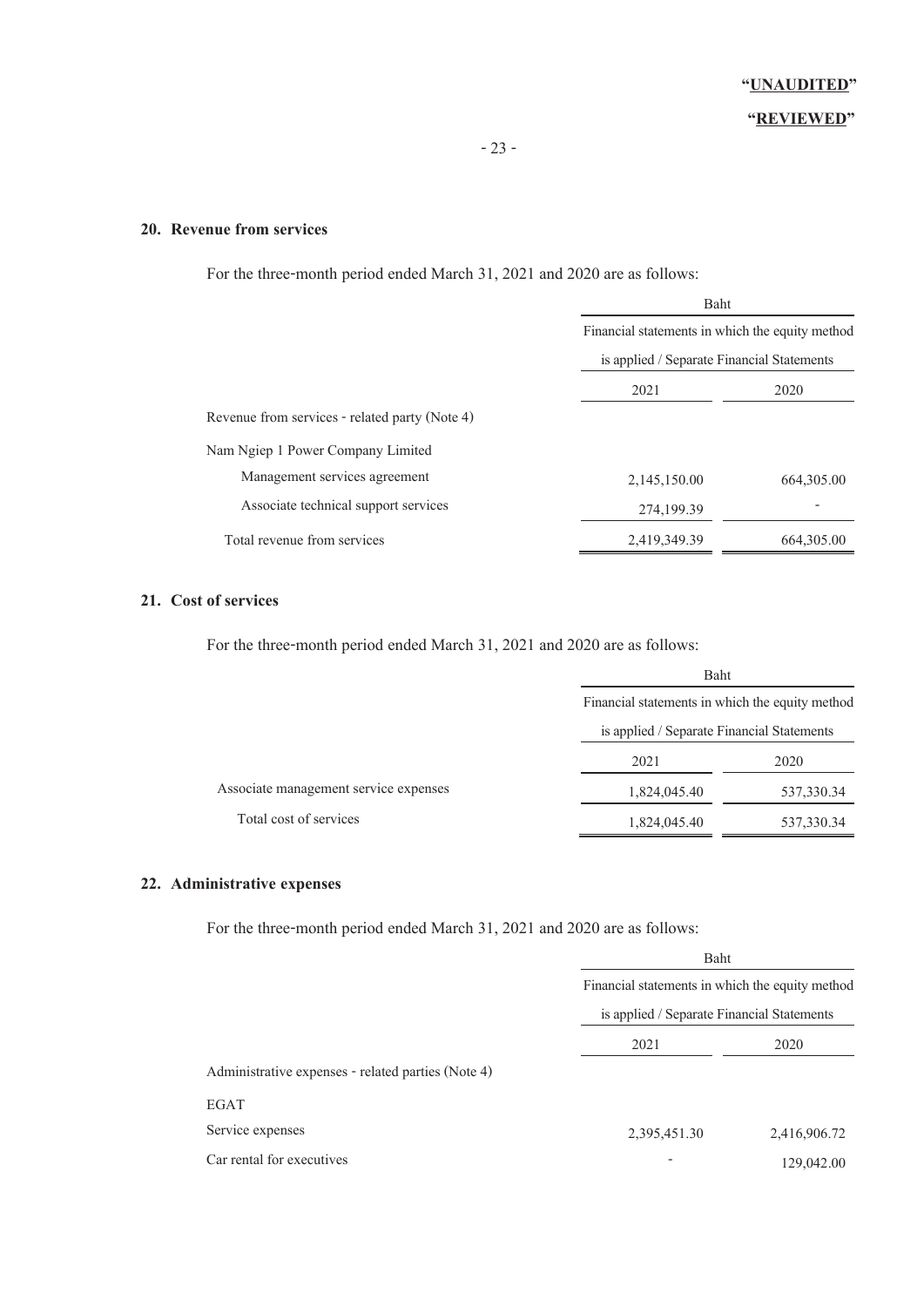### **"REVIEWED"**

| i |
|---|
|---|

|                                                     | Baht<br>Financial statements in which the equity method |                 |
|-----------------------------------------------------|---------------------------------------------------------|-----------------|
|                                                     |                                                         |                 |
|                                                     | is applied / Separate Financial Statements              |                 |
|                                                     | 2021                                                    | 2020            |
| Consultant fees - Quang Tri 1 Thermal Power Project | 963,000.00                                              | 963,000.00      |
| Consultant fees - Solar Power Project               | 606,690.00                                              |                 |
|                                                     | 3,965,141.30                                            | 3,508,948.72    |
| Employee expenses                                   | 18,933,623.81                                           | 25, 297, 711.01 |
| Project development expenses                        | 896,084.63                                              | 6,022,040.58    |
| Associated administrative expenses                  | 216,220.02                                              | 535,149.70      |
| Other service fees                                  | 807,534.71                                              | 1,335,347.82    |
| Others                                              | 2,839,717.45                                            | 3,335,018.32    |
| Total administrative expenses                       | 27,658,321.92                                           | 40,034,216.15   |

### **23. Expenses by nature**

For the three-month period ended March 31, 2021 and 2020 are as follows:

|                               | Baht<br>Financial statements in which the equity method<br>is applied / Separate Financial Statements |                 |
|-------------------------------|-------------------------------------------------------------------------------------------------------|-----------------|
|                               |                                                                                                       |                 |
|                               |                                                                                                       |                 |
|                               | 2021                                                                                                  | 2020            |
| Employee expenses             | 18,933,623.81                                                                                         | 25,426,753.01   |
| Outsourcing costs             | 3,202,986.01                                                                                          | 3,752,254.54    |
| Project development expenses  | 2,465,774.63                                                                                          | 6,985,040.58    |
| Depreciation and amortization | 645,525.69                                                                                            | 287,751.91      |
| Loss on exchange rate         |                                                                                                       | 35,980,980.57   |
| Other expenses                | 4,234,457.18                                                                                          | 4,119,746.45    |
| Total expenses by nature      | 29,482,367.32                                                                                         | 76, 552, 527.06 |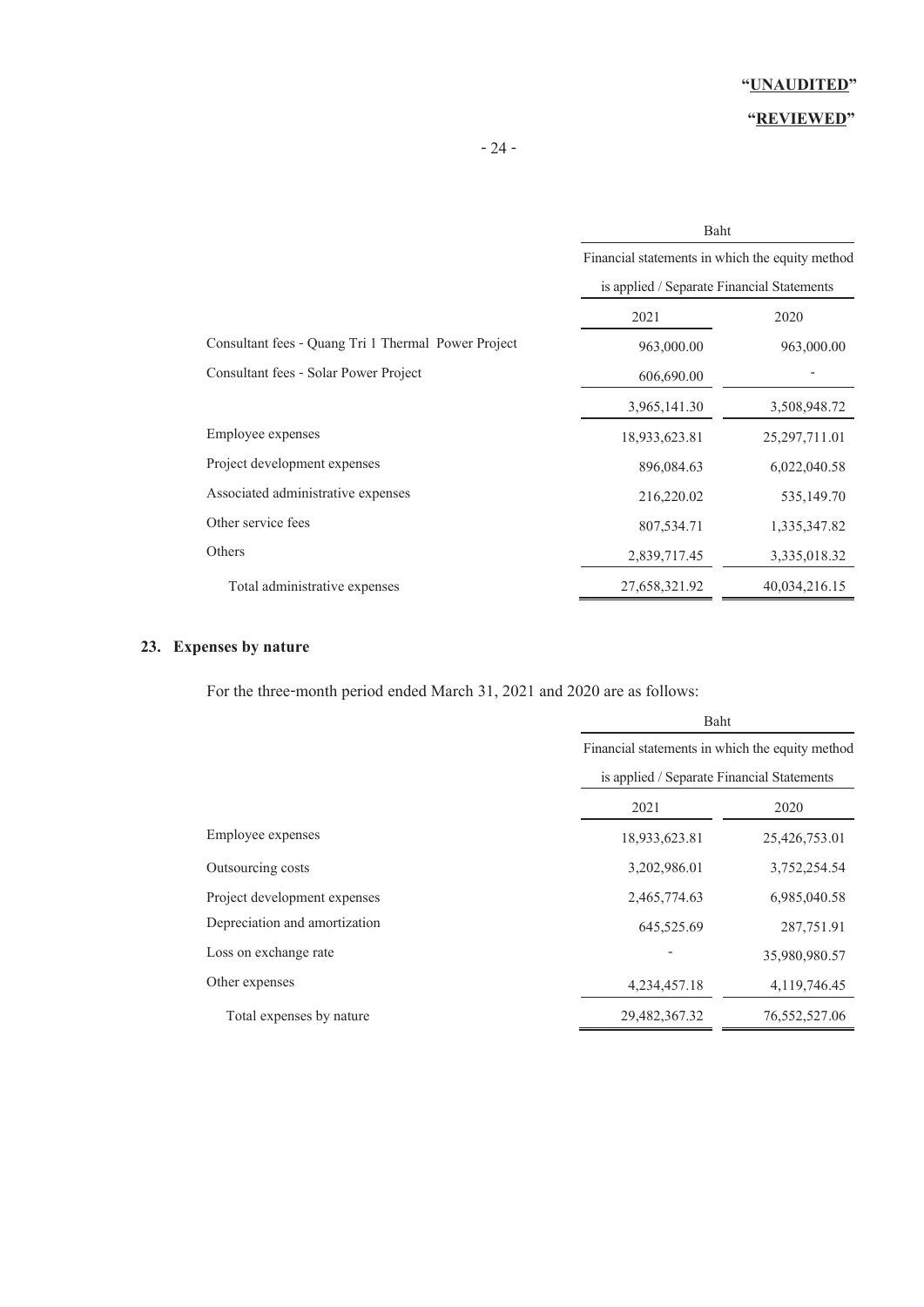### **"REVIEWED"**

#### **24. Income tax expenses**

 Major components of income tax expenses for the three-month period ended March 31, 2021 and 2020 are as follows:

|                                                           |             | Baht<br>Financial statements in which the equity method |  |  |
|-----------------------------------------------------------|-------------|---------------------------------------------------------|--|--|
|                                                           |             |                                                         |  |  |
|                                                           |             | is applied / Separate Financial Statements              |  |  |
|                                                           | 2021        | 2020                                                    |  |  |
| Income tax expenses shown in the profit or loss :         |             |                                                         |  |  |
| Current tax expenses :                                    |             |                                                         |  |  |
| Income tax for the period                                 |             | 75,187,286.70                                           |  |  |
| Deferred tax expenses :                                   |             |                                                         |  |  |
| Changes in temporary differences relating to the original |             |                                                         |  |  |
| recognition and reversal                                  | (95,684.25) | (64, 462, 75)                                           |  |  |
| Total                                                     | (95,684.25) | 75,122,823.95                                           |  |  |
|                                                           |             |                                                         |  |  |

### **25. Basic earnings (loss) per share**

 Basic earnings (loss) per share is calculated by dividing the profit (loss) for the period attributable to shareholders of the Company (excluded other comprehensive) by the weighted average number of ordinary share which are issued and paid-up during the period.

For the three-month period ended March 31, 2021 and 2020 are as follows:

|                                                         | Financial statements in which the equity |                   |                               |                |
|---------------------------------------------------------|------------------------------------------|-------------------|-------------------------------|----------------|
|                                                         | method is applied                        |                   | Separate Financial Statements |                |
|                                                         | 2021                                     | 2020              | 2021                          | 2020           |
| Profit (loss) for the period attributable to ordinary   |                                          |                   |                               |                |
| shareholders (Baht)                                     | 146,735,552.65                           | 231, 355, 186, 73 | (15, 439, 603, 75)            | 293,652,205.73 |
| Weighted average number of the ordinary shares (Shares) | 1,219,740,000                            | 1,219,740,000     | 1,219,740,000                 | 1,219,740,000  |
| Basic earnings (loss) per share (Baht per share)        | 0.12                                     | 0.19              | (0.01)                        | 0.24           |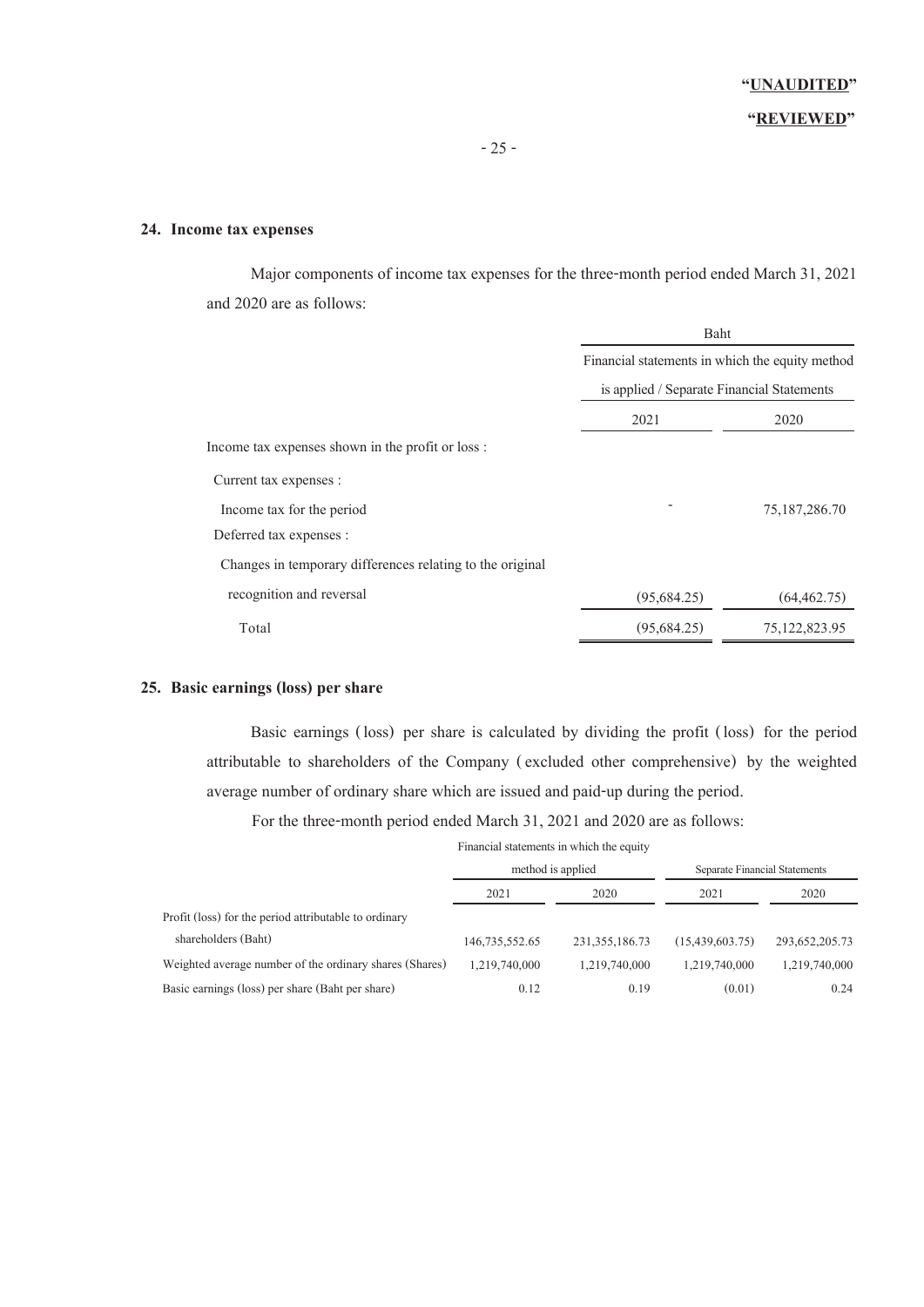### **"UNAUDITED" "REVIEWED"**

#### **26. Memorandum of Understanding (MOU) and Memorandum of Agreement (MOA)**

#### 26.1 MOU and MOA for Hutgyi Hydropower Project

On June 26, 2006, EGAT and Sinohydro Corporation Limited (SINOHYDRO), the People's Republic of China signed a bilateral MOU in cooperation with the development of Hutgyi Hydropower Project in the Republic of the Union of Myanmar.

Later, on December 18, 2007, EGAT has established the Company as a wholly-owned subsidiary and an investing arm of EGAT. On June 26, 2008, the Ministry of Energy of Thailand approved EGAT's letter requesting the transfer of Hutgyi Hydropower Project development from EGAT to the Company.

Both parties later extended the aforementioned MOU for 3 additional times on April 25, 2007, March 10, 2008 and December 25, 2008 respectively. The last extension indicated a validity period for 2 years from the effective date. Then, on December 24, 2010, the 4th MOU extension, with some modifications in terms and conditions, was signed between the Company and SINOHYDRO which will be effective until the signing of the Joint Venture Agreement (JVA).

On April 24, 2010, The Company entered into a 4-party MOA with:

- 1. Department of Hydropower Planning Ministry of Electric Power No. (1), the Union of Myanmar (DHPP)
- 2. Sinohydro Corporation Limited, the People's Republic of China (SINOHYDRO)
- 3. International Group of Entrepreneur Company Limited, the Union of Myanmar (IGOEC)

The aim is for joint engineering and financial feasibility study for development of the Hutgyi Hydropower Project.

 There are still conflicts among ethnic minorities in the Project areas. Management of the Company agreed to delay development of this Project.

26.2 Joint Development Memorandum of Understanding (JD-MOU) for Upper Thanlwin (Mong Ton) Hydropower Project

On November 11, 2010, the Company entered into a Joint Development MOU with

1. China Three Gorges Corporation (CTGC)

2. International Group of Entrepreneurs Company Limited (IGOEC)

The objective of JD-MOU was to jointly develop the Upper Thanlwin (Mong Ton) Hydropower Project in the Republic of the Union of Myanmar. The Company will be responsible for the Transmission Line and Power System Study for connection to Thailand's power grid as well as the project finance if required. Furthermore, the Company and CTGC shall be responsible for EIA and O&M for the project.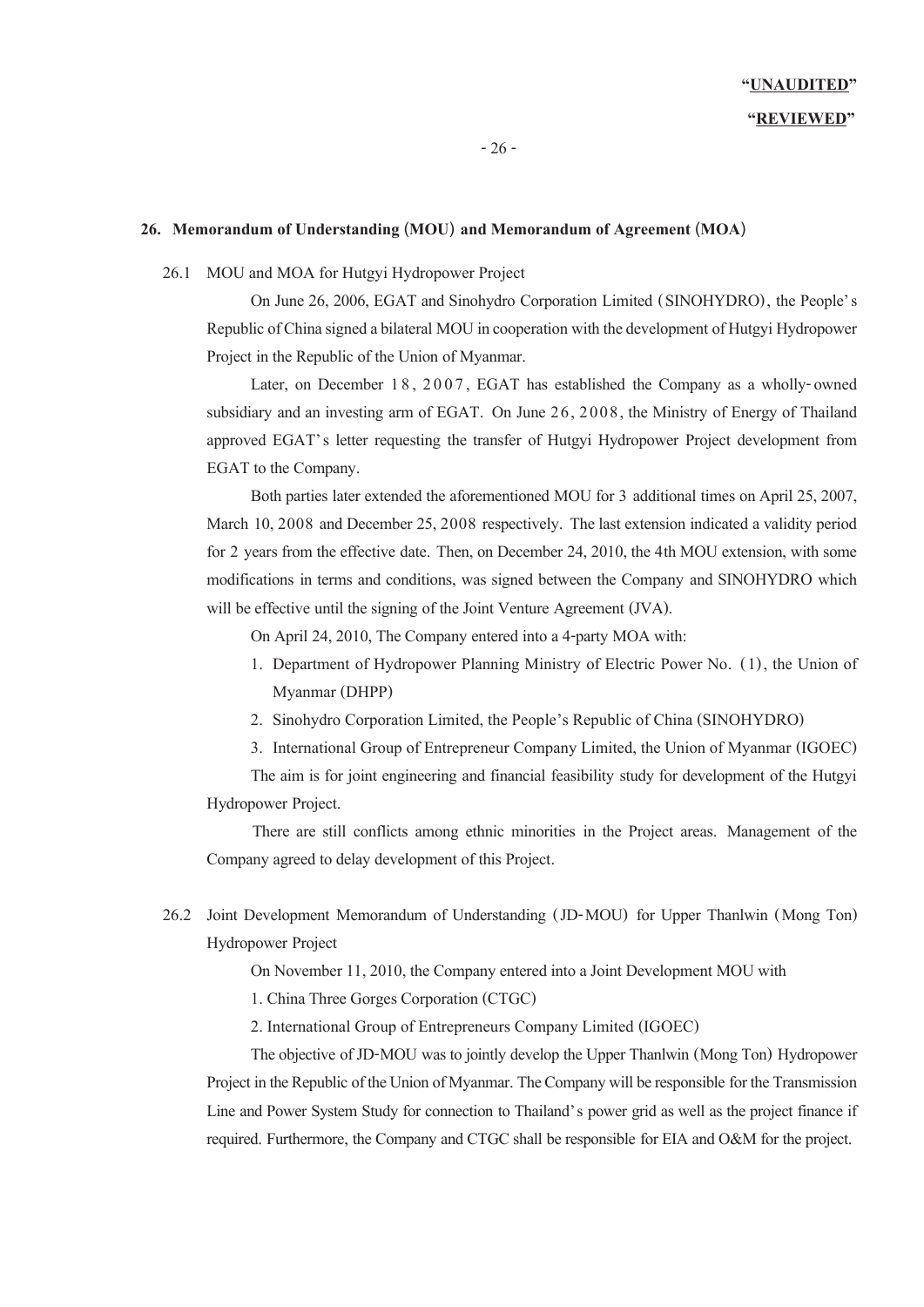In order that, all parties of the project's development shall prepare and submit the feasibility study report to the government of Republic of the Union of Myanmar and once approved, the parties will enter into a Memorandum of Agreement (MOA) and establish a Joint Venture Company.

26.3 MOU for Cooperation in the Development of Quang Tri 1 Thermal Power Project, Vietnam

On December 8, 2011, an MOU was signed between the Company and People's Committee of Quang Tri Province (PCQT) to set a scope of feasibility study regarding the commercial, financial, technical and environmental aspects in the joint cooperation for mutual benefits. If the project is feasible and Government of Vietnam approves this project, PCQT would cooperate with related ministries in supporting the Company for further processes.

To support this project, the Company is responsible for conducting survey and feasibility studies to develop the project in order to submit the project proposal to PCQT, Ministry of Industry and Trade (MOIT), and Government of Vietnam.

Each party will bear its own internal costs and both parties have agreed that the external costs will be ultimately borne by a new established Joint Venture Company. The method of project development cost reimbursement and external costs payment as well as related agreements under this MOU shall be approved by the Company.

On August 12, 2013, the Company was approved by the Vietnamese government to be the project developer. The project shall be operated in a form of Build - Operate - Transfer (BOT) with the support from MOIT and PCQT.

On December 17, 2013, the Company's Board of Directors had resolution to delay the signing of MOU between the Company and MOIT for about 6 months to find solutions for proportion of project equity.

On June 24, 2014, MOU between the Company and MOIT was signed in Hanoi, Vietnam to specify scope in developing the project between MOIT and the Company; which is in accordance with promulgated Vietnamese law. On March 6, 2017, the Companysigned a new MOU with MOIT for extend the terms to replace the original MOU which expired.

On July 1, 2014, the Company and Power Engineering Consulting Joint Stock Company 2 (PECC2) had signed on the service agreement to prepare Feasibility Study and Environmental Impact Assessment Report (F/S & EIA), in which the Supercritical (SC) technology was used, for submitting to the Vietnamese government. On October 8, 2015, Ministry of Natural Resources and Environment (MONRE) approved the Environmental Impact Assessment Report (EIA), while the Feasibility Study Report (F/S) is still under the reviewed of MOIT for approval.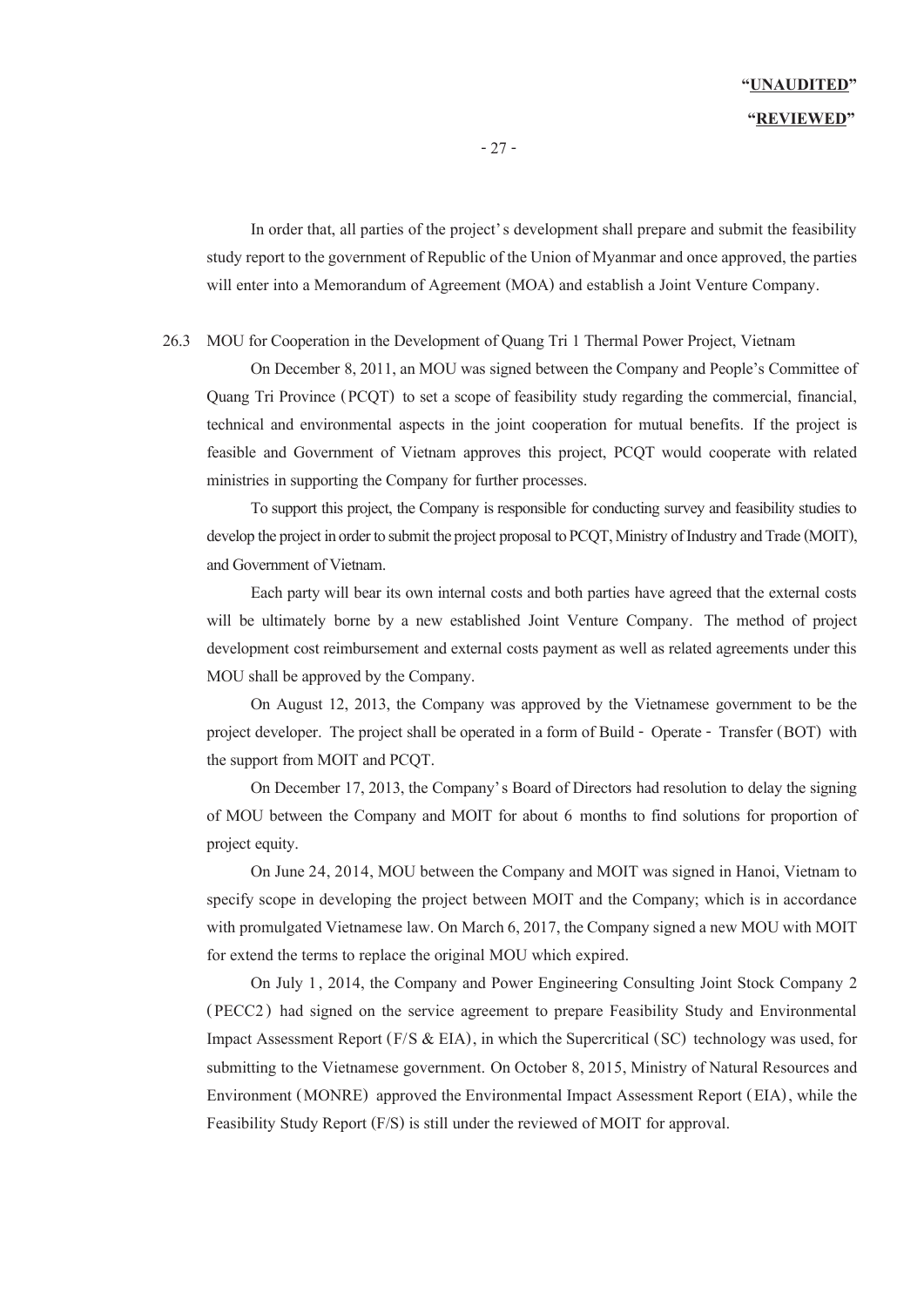### **"UNAUDITED" "REVIEWED"**

On November 27, 2015, the Organization for Economic Co-operation and Development (OECD) announced the financing policy of the Export-Credit Agency (ECA) for the coal-fired power plants project which had an impact on Quang Tri 1 Thermal Power Project, ECA's criteria for financing the project with capacity larger than 500 MW shall use the Ultra-Supercritical (USC) technology, which differ from the past criteria that allowed to use the Supercritical (SC) technology. For this reason, the Company had to adjust the F/S & EIA, which had been conducted based on SC technology, to USC technology to be conform to ECA's new financing policy. On October 14, 2016, the adjusted EIA was approved by MONRE. Subsequently, the adjusted F/S was approved by MOIT on December 7, 2016.

On July 11, 2014, MOU between the Company and PCQT in Quang Tri province was signed to strengthen relationship and specific scope in developing project between PCQT and the Company.

On December 28, 2015, MOU between the Company and Electricity Generating Public Company Limited (EGCO) was signed for cooperation in the development of Quang Tri 1 Thermal Power Project which EGCO has 30 percent of shareholder.

On June 10, 2016, Joint Development Agreement (JDA) between the Company, EGCO and Kyushu Electric Power Co., Inc. (KYUSHU) was signed for cooperation in development of Quang Tri 1 Thermal Power Project in with shareholdings proportion of 40: 30: 30, respectively. Signing of the JDA resulted in the termination of the previous MOU with EGCO on December 28, 2015. Two addition MOUs were also signed, one between EGCO and the Company and another between KYUSHU and the Company, in order to specify other substantial terms and conditions that are not indicated in JDA.

On March 28, 2017, KYUSHU had sent organization reform notice to the Company which Quang Tri 1 Thermal Power Project development had transfer to Kyuden International Corporation (KYUDEN) to strengthen and improve the efficiency of operations. Later on, the meeting dated on February 19, 2020, it had a resolution to cease the operation with KYUDEN from February 21, 2020.

On September 16, 2020, the Company had prepared the new joint venture agreement with EGCO and Ratch Group Public Company Limited (RATCH) with shareholding at 40: 30: 30, respectively. The signing of JDA had caused the MOU that the Company signed with ECGO on June 10, 2016 to be finalized. In addition, the Company had signed the 2 additional MOU with ECGO and RATCH to define the additional conditions from the specified in JDA.

26.4 MOU for Cooperation in the Development of Hydro Power Project Nam Ngum 3

Hydro Power Project Nam Ngum 3 is owned by Electricite du Laos (EDL). Later, in July 2017, EDL has granted the development right to Chaleun Sekong Group Co. , Ltd. (CSG) for cooperation in the development, investment and seeking for Strategic Investor.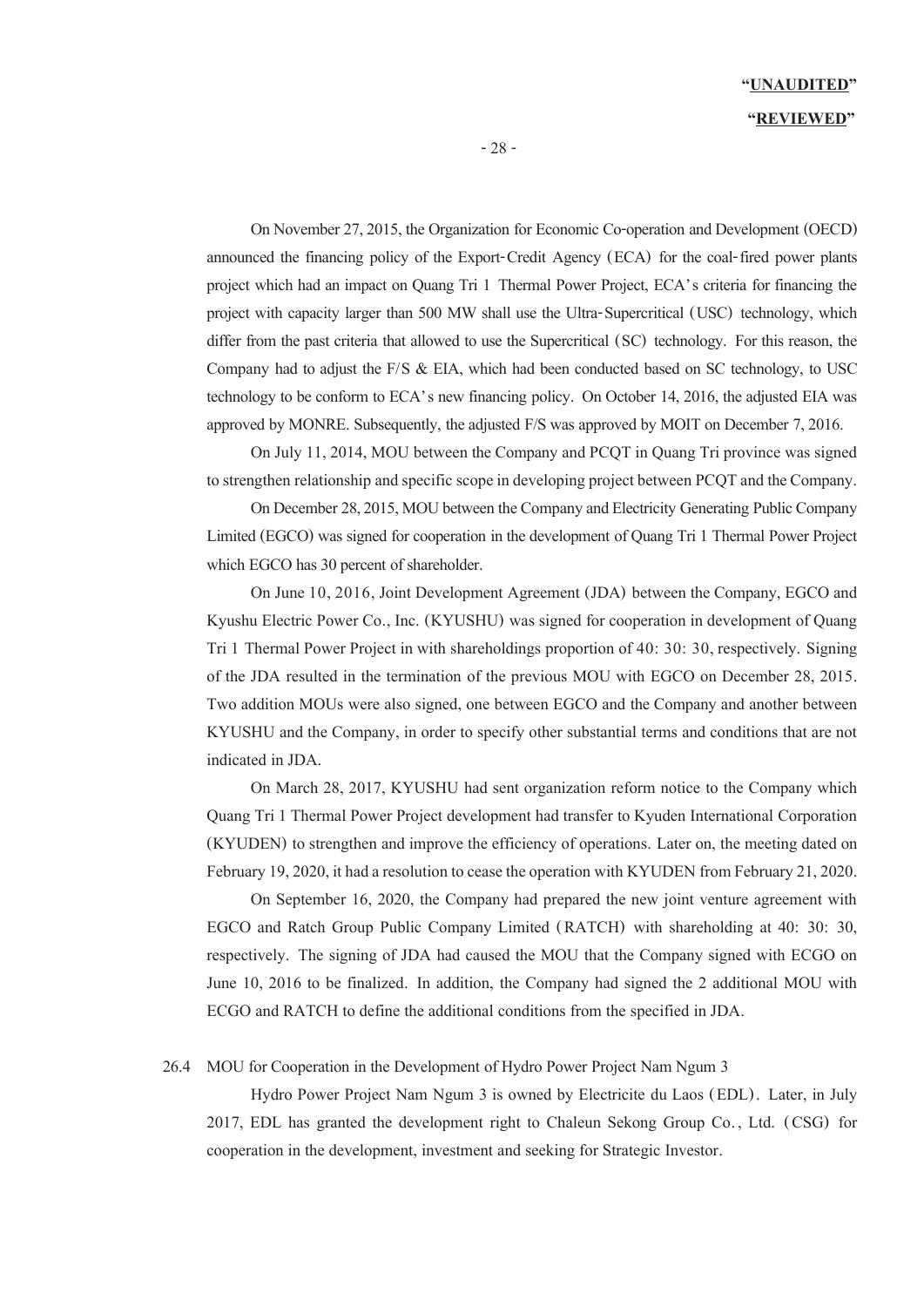On September 22, 2017, the Company has signed in MOU with CSG with the objective to jointly develop, and invest in Nam Ngum 3 Hydropower Project. Later on, June 29 and December 14, 2018, it has signed the amendment of MOU to extend both parties cooperation period. On July 16, 2019, EDL and CSG/CSE have reached the Share Purchase Agreement: SPA of Nam Ngum 3 Power Co., Ltd. (NNG3). If the Company has been approved for trading from all related departments, it will have 25% shareholding.

Currently, the co -developers of Nam Ngum 3 Hydropower Project are in the process of negotiating the main agreements used in investment such as Concession Agreement: CA, Share Holder Agreement: SHA, Tariff MOU including PPA. The project has been progressed more than 78% of the construction and is expected to be completed and ready to supply electricity by 2022.

26.5 MOU for Signing to acquire the solar power plant projects in Taiwan

 On December 11, 2019, the Company had signed the MOU with MP Energy Co., Ltd. in order to acquire the solar power plant projects in Taiwan with installation power 54.34 MW at 25%. The project was under the construction and was expected to be able to supply commercial electricity in 2021.

 Currently, the Company is under the negotiation the shares purchase agreement sand the shareholders agreement. The acquisition process is expected to be finished in the third quarter of 2021.

#### **27. Commitments and contingent liabilities**

As at March 31, 2021, the Company has commitments and contingent liabilities as follows:

27.1 The Company has contingent liabilities associated Hutgyi Hydropower Project, the expenses in the development project before the establishment of the Project Company in the amount of Baht 80.86 million. The Company must refund to EGAT when the Project Company is established and the expenses in the development project was able to repay from the Project Company after the establishment of the Project Company when the Company is ready to pay.

#### 27.2 Procurement agreements

The Company has 7 significant procurement agreements with the remaining contract value in the amount of Baht 242.92 million as follows:

27.2.1 There is a consulting service agreement in local currency with the principal contract value in the amount of Baht 108.90 million and the remaining contract value in the amount of Baht 93.28 million.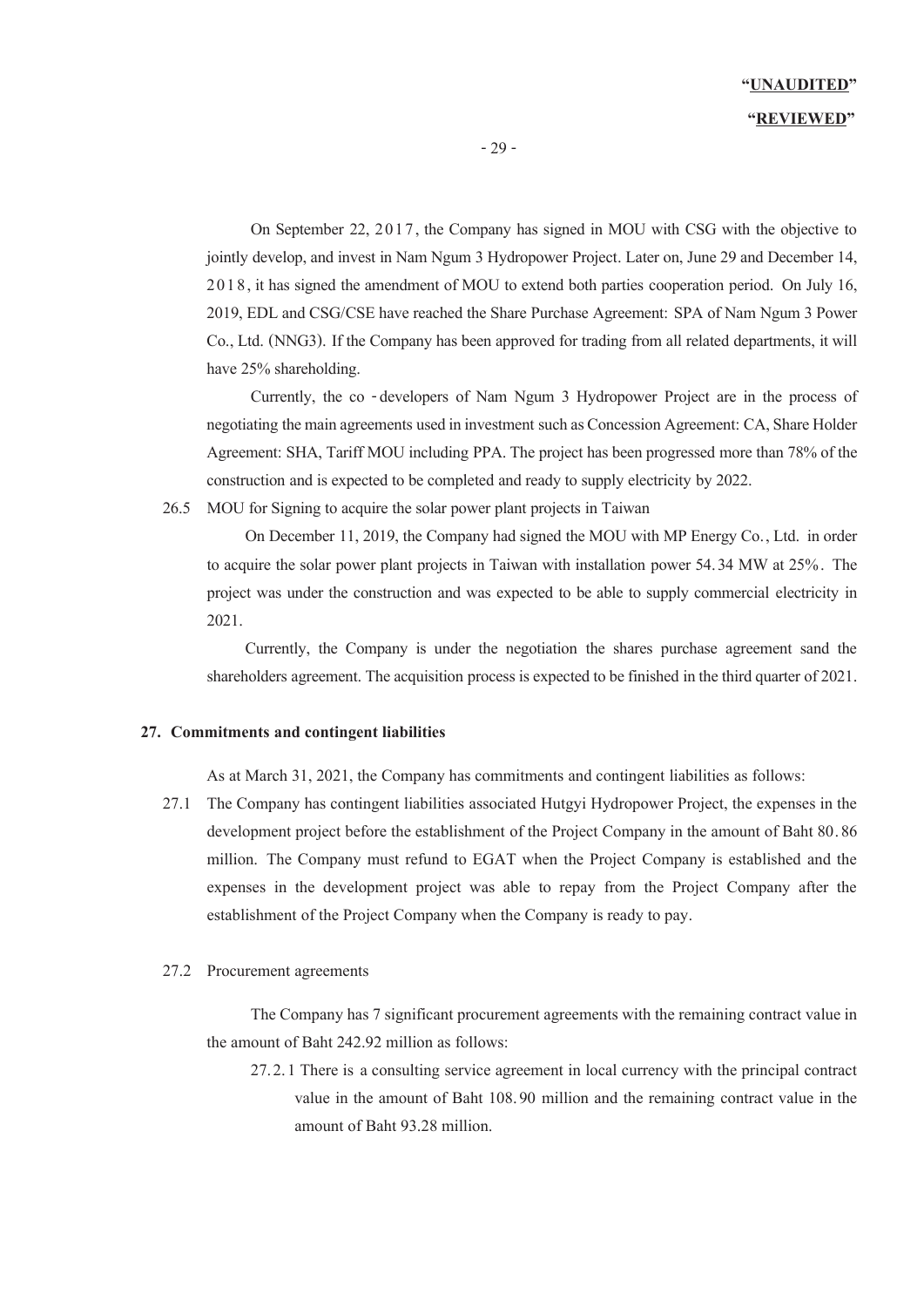- 27.2.2 There are 5 consulting service agreements in foreign currencies. The 4 agreements were made in US dollar with the principal contract value in the amount of USD 5.449 million and the remaining contract value in the amount of USD 3.895 million, or approximately Baht 122.72 million (using the selling rate as at March 31, 2021at Baht 31.5052 per USD). Another agreement was made in Vietnam Dong with the principal contract value in the amount of VND 8,469.62 million and the remaining contract value in the amount of VND 8,469.62 million, or approximately Baht 11.56 million (using the selling rate as at March 31, 2021 at Baht 0.1365 per VND 100).
- 27.2.3 There is a company system development contract in local currency with the principle contract value in the amount of Baht 21.87 million and the remaining contract value in the amount of Baht 15.36 million.

#### 27.3 Letter of Credit

The Company, as a shareholder of Nam Ngiep 1 Power Company Limited, has provided the Standby Letter of Credit (SBLC) to guarantee the Company's equity in Nam Ngiep 1 Power Company Limited to lender with MIZUHO BANK, LTD. BANGKOK BRANCH for 1 year (expired on August 31, 2020), which is in accordance with the conditions specified in the Shareholder Support and Subordination Deed (SSSD). On July 31, 2020, the Company has renewed the SBLC for 1 year from September 1, 2020 to August 31, 2021 in the amount of USD 6.438 million.

#### 27.4 Account Agreement

On January 4, 2021, the Company has provided the Standby Letter of Credit (SBLC) to guarantee the Company's equity in Nam Ngiep 1 Power Company Limited to lender with MIZUHO BANK, LTD. BANGKOK BRANCH for 6 months from February 10, 2021 to August 10, 2021, in the amount of USD 4.81 million, which is in accordance with the conditions specified in Shareholder Support and Subordination Deed (SSSD) agreement and Account Agreement (AA).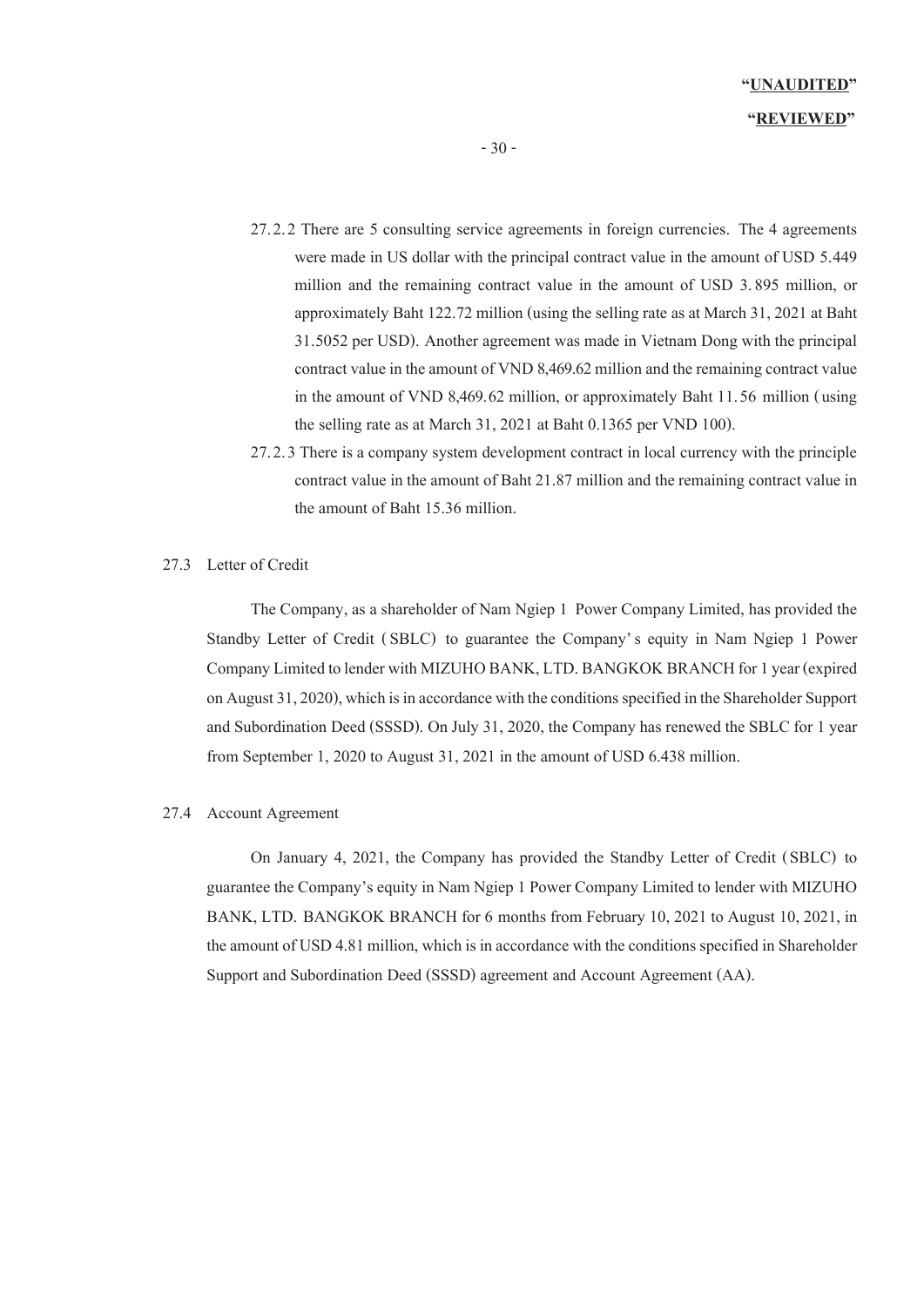#### **28. Financial instruments**

#### 28.1 Risk management

The Company' s significant financial instruments as defined in the Financial Reporting Standards consist of cash and cash equivalents, trade receivables, other current receivables, other current financial assets, trade payables, other current payables, finance lease liabilities and payables from related parties. The Company has the risks associated with such financial instruments and has the risk management policy.

#### 28.2 Interest rate risk

The Company is exposed to interest rate risk that relates primarily to cash at banks, financial assets and financial liabilities, the significant financial assets and financial liabilities classified by types of interest rates were as follow:

|                                | Baht                                                                                          |                   |                  |                  |  |
|--------------------------------|-----------------------------------------------------------------------------------------------|-------------------|------------------|------------------|--|
|                                | Financial statements in which the equity method<br>is applied / Separate Financial Statements |                   |                  |                  |  |
|                                |                                                                                               |                   |                  |                  |  |
|                                | As at March 31, 2021                                                                          |                   |                  |                  |  |
|                                | Floating<br>Fixed<br>Non-                                                                     |                   |                  |                  |  |
|                                | interest rate                                                                                 | interest rate     | interest bearing | Total            |  |
| <b>Financial</b> assets        |                                                                                               |                   |                  |                  |  |
| Cash and cash equivalents      | 583, 821, 266. 96                                                                             | 495, 147, 060. 43 | 1,000.00         | 1,078,969,327.39 |  |
| Trade receivables              |                                                                                               |                   | 2,902,137.50     | 2,902,137.50     |  |
| Other current receivables      |                                                                                               |                   | 56,814,759.46    | 56,814,759.46    |  |
| Other current financial assets |                                                                                               | 4,964,003,553.60  |                  | 4,964,003,553.60 |  |
| Financial liabilities          |                                                                                               |                   |                  |                  |  |
| Trade payables                 |                                                                                               |                   | 37,479,356.91    | 37,479,356.91    |  |
| Other current payables         |                                                                                               |                   | 8, 207, 443.55   | 8, 207, 443.55   |  |
| Lease liabilities              |                                                                                               | 6,985,955.87      |                  | 6,985,955.87     |  |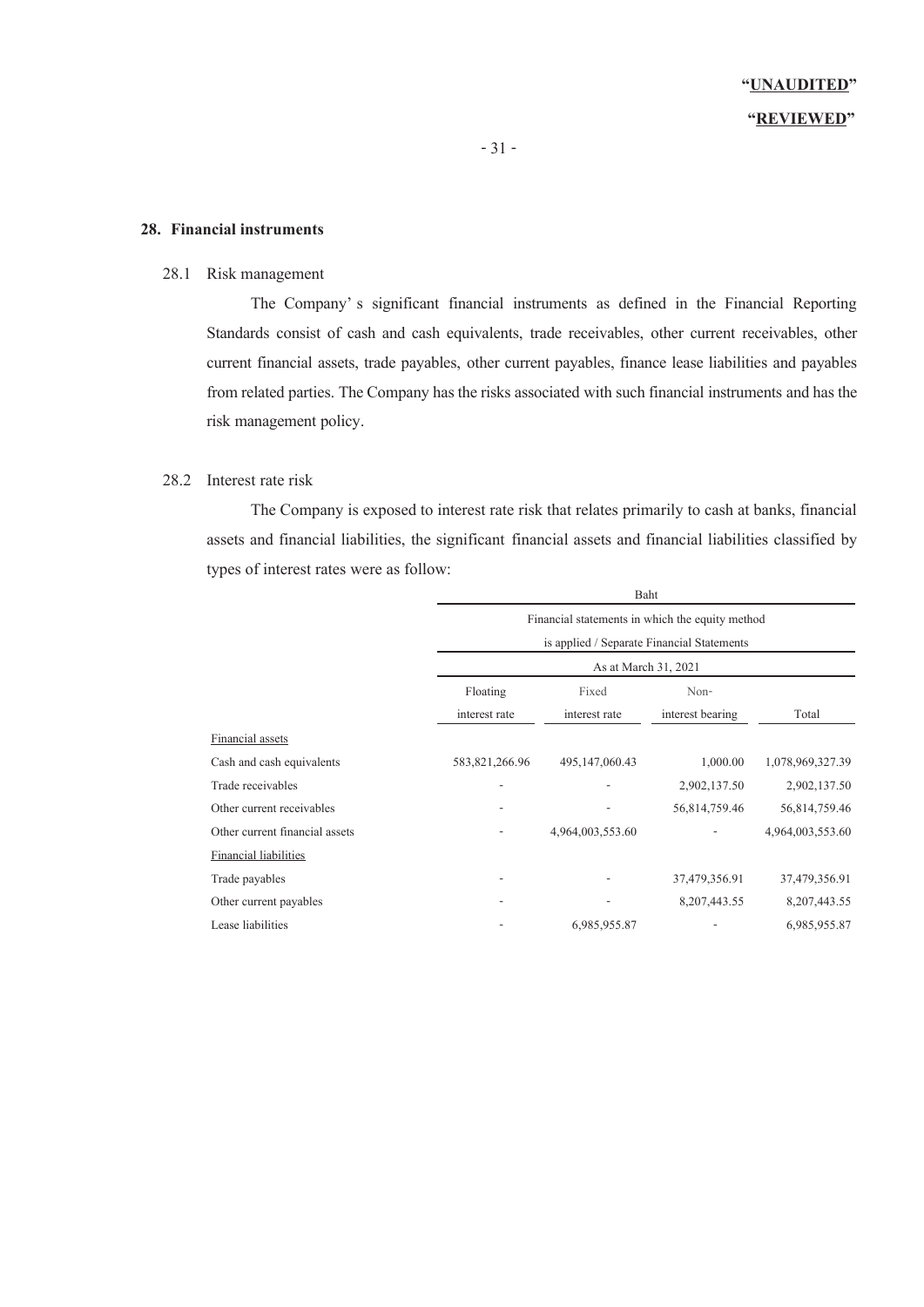### **"REVIEWED"**

|                                | Baht                                            |                  |                  |                  |  |
|--------------------------------|-------------------------------------------------|------------------|------------------|------------------|--|
|                                | Financial statements in which the equity method |                  |                  |                  |  |
|                                | is applied / Separate Financial Statements      |                  |                  |                  |  |
|                                | As at December 31, 2020                         |                  |                  |                  |  |
|                                | Floating                                        | Fixed            | Non-             |                  |  |
|                                | rate                                            | rate             | interest bearing | Total            |  |
| Financial assets               |                                                 |                  |                  |                  |  |
| Cash and cash equivalents      | 236,889,085.96                                  | 40,397,006.63    | 1,000.00         | 277, 287, 092.59 |  |
| Trade receivables              | ٠                                               |                  | 608,226.00       | 608,226.00       |  |
| Other current receivables      |                                                 |                  | 65,718,566.36    | 65,718,566.36    |  |
| Other current financial assets |                                                 | 5,595,235,642.67 |                  | 5,595,235,642.67 |  |
| Financial liabilities          |                                                 |                  |                  |                  |  |
| Trade payables                 |                                                 |                  | 3,836,415.64     | 3,836,415.64     |  |
| Other current payables         |                                                 |                  | 35,761,072.40    | 35,761,072.40    |  |
| Lease liabilities              |                                                 | 1,219,424.42     |                  | 1,219,424.42     |  |

Financial assets and financial liabilities that carry fixed interest rates further classified based on the maturity date (or the repricing date if this occurs before the maturity date). In the statement of financial position are as follows:

|                                | Financial statements in which the equity method |                                            |                  |                  |  |
|--------------------------------|-------------------------------------------------|--------------------------------------------|------------------|------------------|--|
|                                |                                                 | is applied / Separate Financial Statements |                  |                  |  |
|                                |                                                 | As at March 31, 2021                       |                  |                  |  |
|                                | Within                                          | More than                                  |                  | Interest rate    |  |
|                                | 12 months                                       | 12 months                                  | Total            | $(\%$ per annum) |  |
| Financial assets               |                                                 |                                            |                  |                  |  |
| Cash and cash equivalents      | 495, 147, 060, 43                               |                                            | 495,147,060.43   | $0.25 - 0.40$    |  |
| Other current financial assets | 4,964,003,553.60                                |                                            | 4,964,003,553.60 | $0.30 - 1.10$    |  |
| <b>Financial liabilities</b>   |                                                 |                                            |                  |                  |  |
| Lease liabilities              | 1,881,644.80                                    | 5, 104, 311, 07                            | 6,985,955.87     | $2.24 - 6.275$   |  |
|                                |                                                 |                                            |                  |                  |  |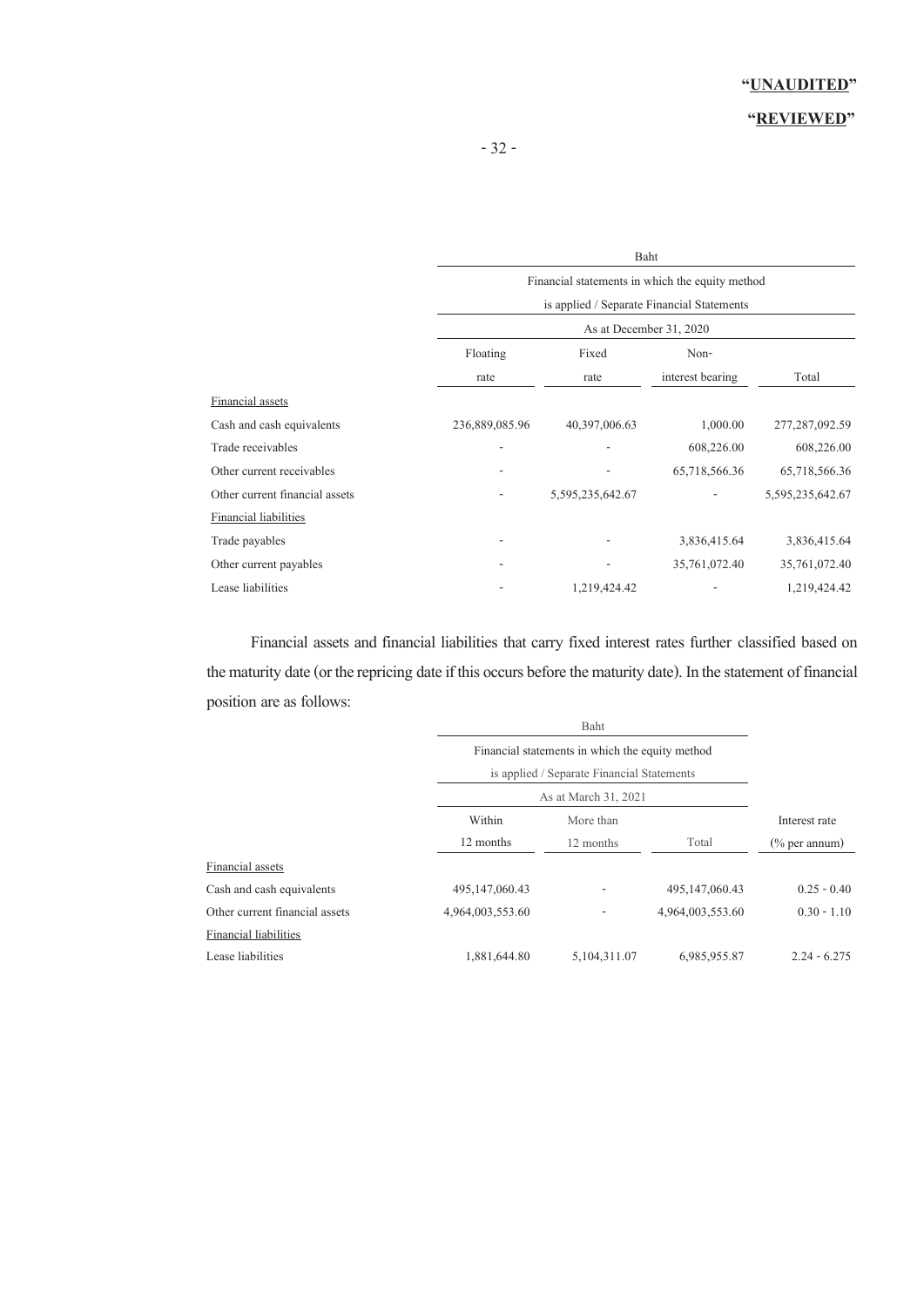### **"REVIEWED"**

|                                |                                                 | Baht                                       |                  |                  |  |
|--------------------------------|-------------------------------------------------|--------------------------------------------|------------------|------------------|--|
|                                | Financial statements in which the equity method |                                            |                  |                  |  |
|                                |                                                 | is applied / Separate Financial Statements |                  |                  |  |
|                                | As at December 31, 2020                         |                                            |                  |                  |  |
|                                | Within                                          | More than                                  |                  | Interest rate    |  |
|                                | 12 months                                       | 12 months                                  | Total            | $(\%$ per annum) |  |
| Financial assets               |                                                 |                                            |                  |                  |  |
| Cash and cash equivalents      | 40,397,006.63                                   |                                            | 40,397,006.63    | 0.35             |  |
| Other current financial assets | 5,595,235,642.67                                |                                            | 5,595,235,642.67 | $0.40 - 2.12$    |  |
| Financial liabilities          |                                                 |                                            |                  |                  |  |
| Lease liabilities              | 565,513.67                                      | 653,910.75                                 | 1,219,424.42     | 6.275            |  |

### 28.3 Foreign currency risk

The Company does not enter to any forward foreign exchange forward contracts for managing for managing foreign exchange risk.

As at March 31, 2021 and 2020, the Company has assets and liabilities denominated in foreign currencies as follow:

|                                |                       |                      | Financial statements in which the equity method |                |                                    |
|--------------------------------|-----------------------|----------------------|-------------------------------------------------|----------------|------------------------------------|
|                                | As at<br>March        | As at<br>December    | is applied / Separate Financial Statements      | As at<br>March | Exchange rate<br>As at<br>December |
|                                | 31, 2021<br>(Million) | 31,2020<br>(Million) | Currency                                        | 31, 2021       | 31, 2020<br>(Baht per foreign)     |
| Assets                         |                       |                      |                                                 |                | currency)                          |
| Cash and cash equivalents      | 8.88                  | 1.88                 | United States dollar                            | 31.1735        | 29.8674                            |
| Other current financial assets | 139.43                | 139.22               | United States dollar                            | 31.1735        | 29.8674                            |
| Project development costs      | 2.03                  | 1.41                 |                                                 | 31.1735        | 29.8674                            |
| - for collection               |                       |                      | United States dollar                            |                |                                    |
|                                | 96.92                 | 96.92                | Chinese Yuan                                    | 4.7090         | 4.5447                             |
|                                | 165.85                | 146.50               | Vietnam Dong                                    | 0.001351       | 0.001292                           |
| Liabilities                    |                       |                      |                                                 |                |                                    |
| Trade payables                 | 1.16                  | 0.02                 | United States dollar                            | 31.5052        | 30.2068                            |
| Share payable - related party  | 161.50                | 161.50               | United States dollar                            | 31.5052        | 30.2068                            |

#### 28.4 Credit risk

The Company exposed to credit risk primarily with respect to trade receivables. Management has a credit policy in place and the exposure to credit risk in monitored on an ongoing basis. In addition, there were no significant concentrations of credit risk since they has only one customer base that is a related party. Therefore, the Company is not expected to incur any material losses from